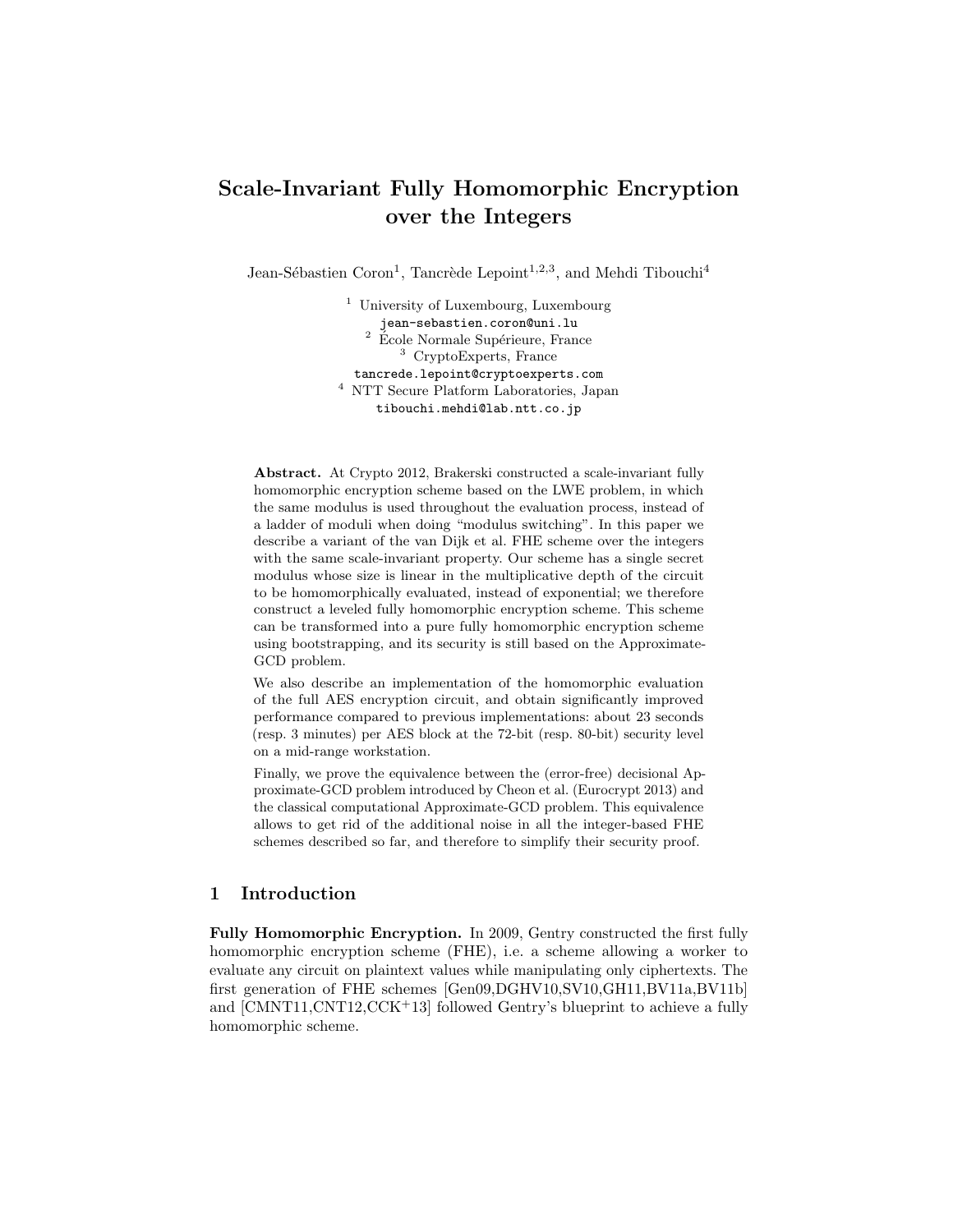The first step of Gentry's blueprint is to construct a somewhat homomorphic encryption scheme (SWHE) capable of evaluating "low degree" polynomials homomorphically. Inherent to this construction is the property that ciphertexts are "noisy", and noises grow slightly with homomorphic additions and substantially with homomorphic multiplications. Thus ciphertexts need to be refreshed to maintain a low noise level and allow subsequent homomorphic operations. To obtain a FHE scheme, Gentry's key-idea, referred to as bootstrapping, states that a SWHE capable of evaluating its own decryption procedure (and an additional multiplication) can be transformed into a FHE scheme. Bootstrapping consists in evaluating the decryption circuit of the SWHE scheme using the decryption key bits in encrypted form, thus resulting in a different encryption of the same plaintext but with reduced noise. In practice, the scheme parameters are generally determined so that the refreshed ciphertexts can handle one additional homomorphic multiplication [GH11,CMNT11,CNT12,CCK<sup>+</sup>13]. Unfortunately, the downside of these settings is that one needs to call the (very costly) bootstrapping procedure after each homomorphic multiplication.

Modulus Switching and Scale Invariance. To avoid bootstrapping a new noise management technique, called modulus switching, was introduced by Brakerski, Gentry and Vaikuntanathan [BGV12]. The authors obtained a leveled FHE scheme: i.e. a scheme in which the noise grows *linearly* with the multiplicative depth instead of exponentially as in somewhat homomorphic encryption. Therefore any circuit with polynomial depth can be evaluated. The technique consists in scaling down the noise by converting a ciphertext modulo  $q$  into a ciphertext modulo a smaller  $q'$ ; the noise being reduced by roughly a factor  $q/q'$ . By carefully calibrating the ladder of moduli, the noise growth can then be made linear with the number of homomorphic multiplications. The technique was also adapted to the DGHV fully homomorphic encryption scheme over the integers [DGHV10] in [CNT12]. Unfortunately for a circuit with L layers of multiplication, the technique requires to store the equivalent of  $L$  public-keys, yielding a huge storage requirement.

At Crypto 2012, Brakerski introduced a new tensor product technique for LWE-based leveled FHE [Bra12] so that the same modulus is used throughout the evaluation process instead of a layer of moduli; the noise growth is still linear in the number of homomorphic multiplications. This was achieved by considering ciphertexts such that  $\langle c, s \rangle = |q/2| \cdot m + e \mod q$ , instead of  $\langle c, s \rangle = m+2e \mod q$ , as in Regev's initial scheme [Reg05].

Implementations of FHE Schemes. Independently at Crypto 2012, Gentry et al. benchmarked a LWE-based scheme by homomorphically evaluating an AES circuit [GHS12b], yielding to the first "real-world" circuit homomorphically evaluated by a FHE scheme. This implementation used the modulus switching technique of [BGV12] and additionally a batching technique [SV11,BGV12,GHS12a] that allows one to encrypt vectors of plaintexts in a single ciphertext, and to perform any permutation on the underlying plaintext vector while manipulat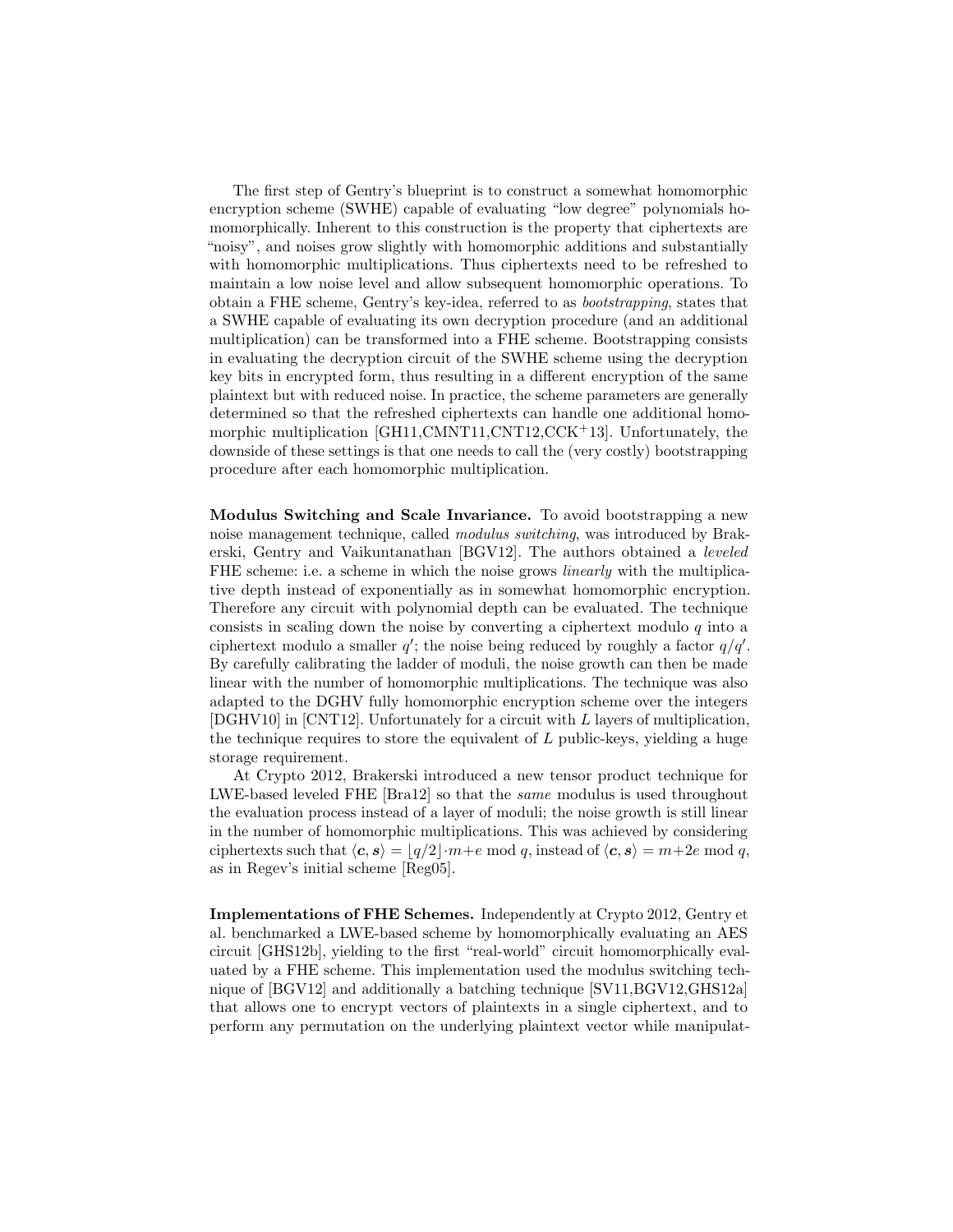ing only the ciphertext. They obtained a timing of about 5 minutes per AES block homomorphically encrypted. Similar results were later obtained for the integer-based DGHV scheme [DGHV10], extending the batching technique and homomorphically evaluating AES on a desktop computer in about 12 minutes per block for 72 bits of security [CCK+13,CLT13].

Our Contributions. In this paper, we describe a variant of the DGHV scheme over the integers with the same scale-invariant property as in [Bra12]; i.e. our scheme does not use modulus switching and the noise grows linearly with the multiplicative depth. We obtain a DGHV variant with a single secret modulus p whose size is linear in the multiplicative depth (instead of exponential). Our technique is as follows.

In the original DGHV scheme, a ciphertext c of the bit message  $m \in \{0, 1\}$ has the form

$$
c = m + 2r + q \cdot p \; ,
$$

where p is the secret key, q is a large random integer, and r is a small random integer (noise). The bit message is recovered by computing  $m = (c \mod p) \mod 2$ . Adding and multiplying ciphertexts over  $\mathbb Z$  respectively adds and multiplies the plaintexts modulo 2 while keeping them hidden. Unfortunately, the noise grows exponentially with the number of homomorphic multiplications: if two ciphertexts  $c_1, c_2$  have  $\rho$ -bit noise, the noise of  $c_3 = c_1 \cdot c_2$  has  $\approx 2\rho$  bits. Therefore to evaluate a circuit with L sequential layers of multiplications without bootstrapping, the bit-size  $\eta$  of the modulus p must satisfy  $\eta > 2^L \rho$ .

In our new scheme, similar to [Bra12], instead of encrypting the bit  $m \in \{0, 1\}$ in the LSB of  $[c \mod p]$ , we encrypt it in the MSB of  $[c \mod p]$ ; additionally we work modulo  $p^2$  instead of modulo p. More precisely, the message m is now encrypted as

$$
c = r + (m + 2r^*) \cdot \frac{p-1}{2} + q \cdot p^2 , \qquad (1)
$$

where the ciphertext now contains two noises  $r$  and  $r^*$ . We decrypt  $c$  by computing  $m = (2c \mod p) \mod 2$ . Clearly adding two ciphertexts over  $\mathbb Z$  still adds the underlying bit messages  $m$  modulo 2. However, multiplication of two ciphertexts moves the bit message m from the MSB of  $[c \mod p]$  to the MSB of  $[c \mod p^2]$ . Namely, a ciphertext c obtained as the multiplication of ciphertexts  $c_1$  and  $c_2$  for the respective bit messages  $m_1$  and  $m_2$  will have the form

$$
c = 2 \cdot c_1 \cdot c_2 = r + (m_1 \cdot m_2) \cdot \frac{p^2 - 1}{2} + q \cdot p^2 , \qquad (2)
$$

where  $r > p$  but still  $r \ll p^2$ . We then describe a procedure Convert that allows to publicly convert the result of a multiplication (i.e. a ciphertext as in Equation (2)) into a ciphertext reusable in subsequent homomorphic operations (i.e. a ciphertext as in Equation (1)), either keeping the same secret  $p$  (which requires, as usual, a circular security assumption) or using a different fresh  $p$ at each level (which requires a larger secret key). The bit length of the noise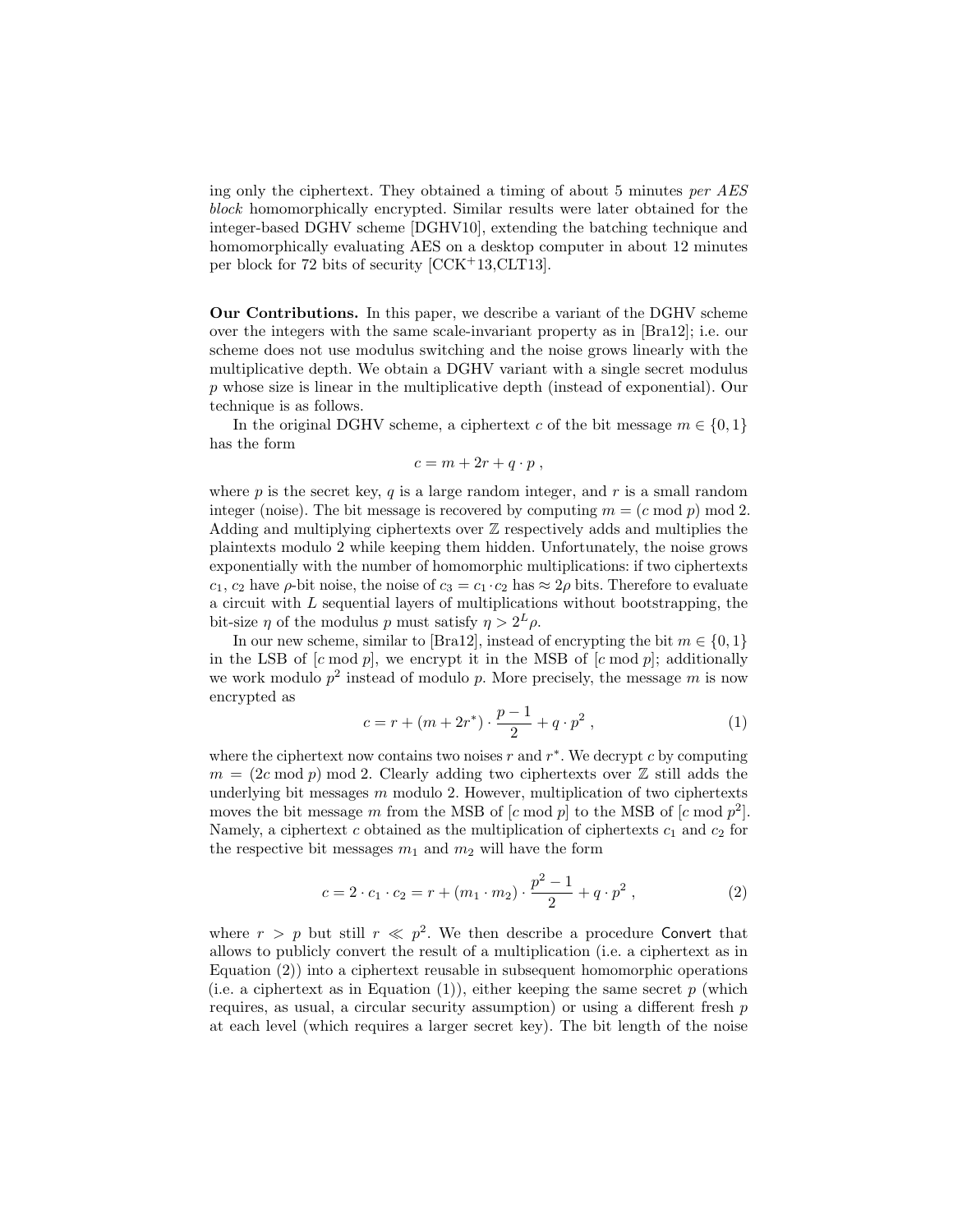

Fig. 1. Conversion of a ciphertext after a homomorphic multiplication

in the new ciphertext grows only by a constant additive factor with respect to the noise in  $c_1$  and  $c_2$  (see Figure 1 for an illustration). Therefore, our scheme is a variant of the DGHV scheme that is a leveled fully homomorphic encryption scheme. It can be turned into a pure FHE scheme using bootstrapping (cf.  $[{\rm DGHV10,CMNT11,CNT12,CCK+13}]$ ). We also show that our scheme is semantically secure, under the Approximate-GCD assumption.

We also adapt our scale-invariant technique to the batch setting in  $[CCK^+13]$ and homomorphically evaluate an AES encryption as in [GHS12b,CCK<sup>+</sup>13]. Our scheme offers competitive performances as it can evaluate the full AES circuit in about 23 seconds (resp. 3 minutes) per AES block at the 72-bit (resp. 80-bit) security level on a mid-range workstation, that is one order of magnitude faster than  $[CCK+13]$ .

Finally, we prove the equivalence between the (error-free) computational Approximate-GCD problem [DGHV10] and the (error-free) decisional Approximate-GCD problem introduced in [CCK<sup>+</sup>13,KLYC13]. From this equivalence, the additional noise added during encryption to drawn the noises coming from the public key elements is no longer required. This yields automatic improvements in the parameters of all the fully homomorphic encryption schemes over the integers.

## 2 The Somewhat Homomorphic DGHV Scheme

In this section we first recall the somewhat homomorphic encryption scheme over the integers of van Dijk, Gentry, Halevi and Vaikuntanathan (DGHV) in [DGHV10]. We denote by  $\lambda$  the security parameter,  $\tau$  the number of elements in the public key,  $\gamma$  their bit-length,  $\eta$  the bit-length of the secret key p and  $\rho$ (resp.  $\rho'$ ) the bit-length of the noise in the public key (resp. in a fresh ciphertext).

For a real number x, we denote by  $\lceil x \rceil$ ,  $\lfloor x \rfloor$  and  $\lceil x \rceil$  the upper, lower or nearest integer part of x. For integers  $z$ ,  $p$  we denote the reduction of  $z$  modulo p by  $(z \mod p)$  or  $[z]_p$  with  $-p/2 < [z]_p \leq p/2$ . For a specific  $\eta$ -bit odd integer p, we use the following distribution over  $\gamma$ -bit integers:

$$
\mathcal{D}_{\gamma,\rho}(p) = \left\{ \begin{array}{c} \text{Choose } q \leftarrow \mathbb{Z} \cap [0,2^{\gamma}/p), \ r \leftarrow \mathbb{Z} \cap (-2^{\rho},2^{\rho}) : \\ \text{Output } x = q \cdot p + r \end{array} \right\}.
$$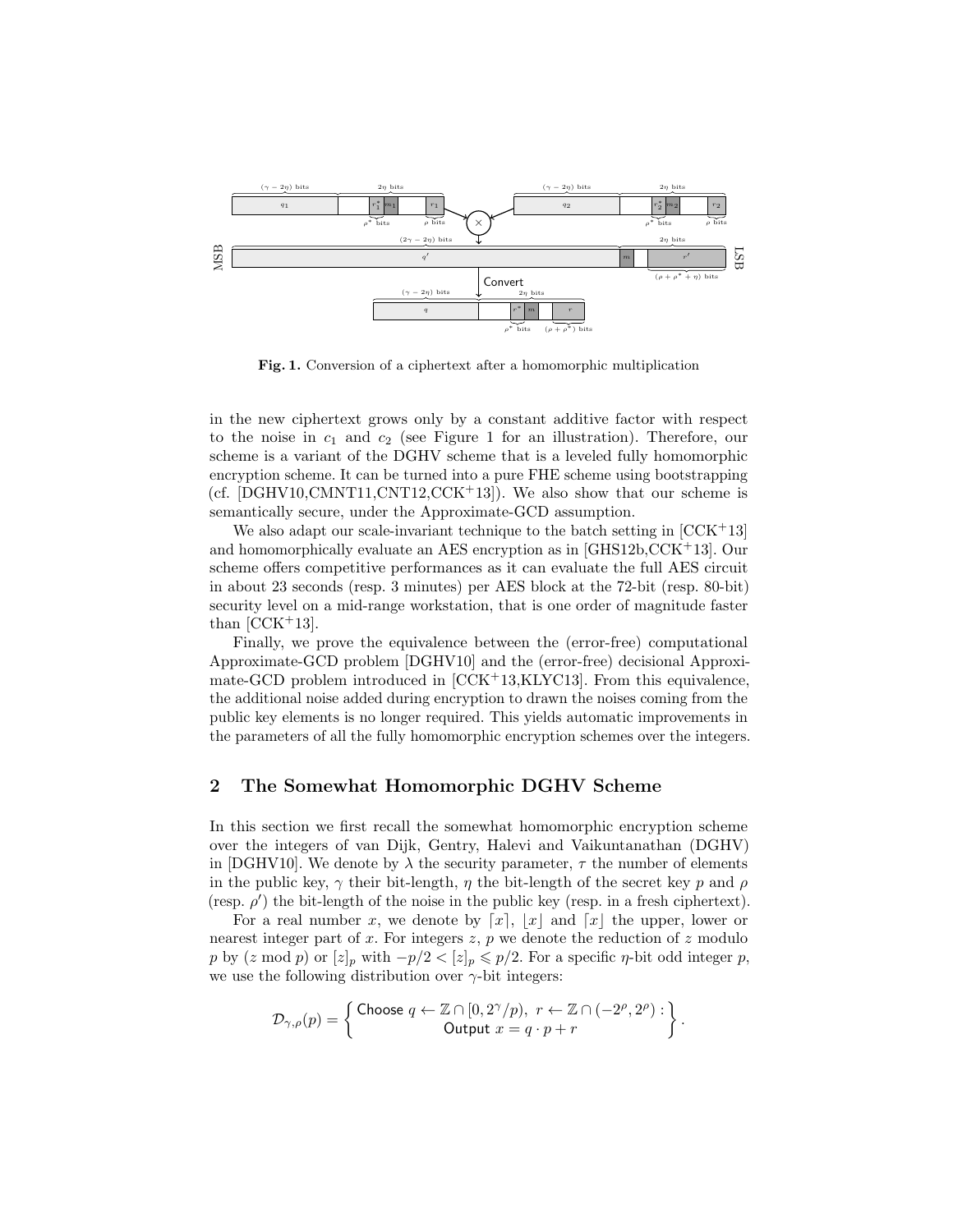- DGHV. KeyGen(1<sup> $\lambda$ </sup>). Generate an  $\eta$ -bit random prime integer p. For  $0 \leqslant i \leqslant \tau$ , sample  $x_i \leftarrow \mathcal{D}_{\gamma,\rho}(p)$ . Relabel the  $x_i$ 's so that  $x_0$  is the largest. Restart unless  $x_0$  is odd and  $[x_0]_p$  is even. Let  $pk = (x_0, x_1, \ldots x_\tau)$  and  $sk = p$ .
- DGHV. Encrypt(pk,  $m \in \{0, 1\}$ ). Choose a random subset  $S \subseteq \{1, 2, ..., \tau\}$  and a random integer r in  $(-2^{\rho'}, 2^{\rho'})$ , and output the ciphertext:

$$
c = \left[ m + 2r + 2 \sum_{i \in S} x_i \right]_{x_0}.
$$
 (3)

DGHV. Evaluate(pk,  $C, c_1, \ldots, c_t$ ). Given the circuit C with t input bits and t ciphertexts  $c_i$ , apply the addition and multiplication gates of  $C$  to the ciphertexts, performing all the additions and multiplications over the integers, and return the resulting integer.

DGHV. Decrypt(sk, c). Output  $m \leftarrow (c \mod p) \mod 2$ .

This completes the description of the scheme. The scheme is clearly somewhat homomorphic, i.e. a limited number of homomorphic operations can be performed on ciphertexts. More precisely given two ciphertexts  $c = q \cdot p + 2r + m$  and  $c' = q' \cdot p + 2r' + m'$  where r and r' are  $\rho'$ -bit integers, the ciphertext  $c + c'$ is an encryption of  $m + m'$  mod 2 with a  $(\rho' + 1)$ -bit noise and the ciphertext  $c \cdot c'$  is an encryption of  $m \cdot m'$  with noise bit-length  $\simeq 2\rho'$ . Therefore the scheme allows roughly  $\eta/\rho'$  successive multiplications on ciphertexts (since the noise must remain smaller than  $p$  for correct decryption).

As shown in [DGHV10] the scheme is semantically secure under the Approximate-GCD assumption.

**Definition 1** (Approximate GCD). The  $(\rho, \eta, \gamma)$ -Approximate-GCD problem consists, given a random η-bit odd integer p and given polynomially many samples from  $\mathcal{D}_{\gamma,\rho}(p)$ , in outputting p.

## 3 Scale-Invariant DGHV Scheme

In this section we describe our variant of the DGHV scheme with the scaleinvariant property. We first explain the two main ideas of our scheme, namely 1) moving the plaintext bit from the LSB to the MSB of  $[c \mod p]$  and working modulo  $p^2$ , and 2) converting the result of a ciphertext multiplication back to a ciphertext usable in subsequent homomorphic operations. We then provide the full description of our scheme.

#### 3.1 Ciphertexts and Homomorphic Operations

As explained in introduction, instead of encrypting the plaintext  $m \in \{0, 1\}$  in the LSB of  $[c \mod p]$ , m is now encrypted in the MSB of  $[c \mod p]$  as

$$
c = r + (m + 2r^*) \cdot \frac{p-1}{2} + q \cdot p^2 , \qquad (1)
$$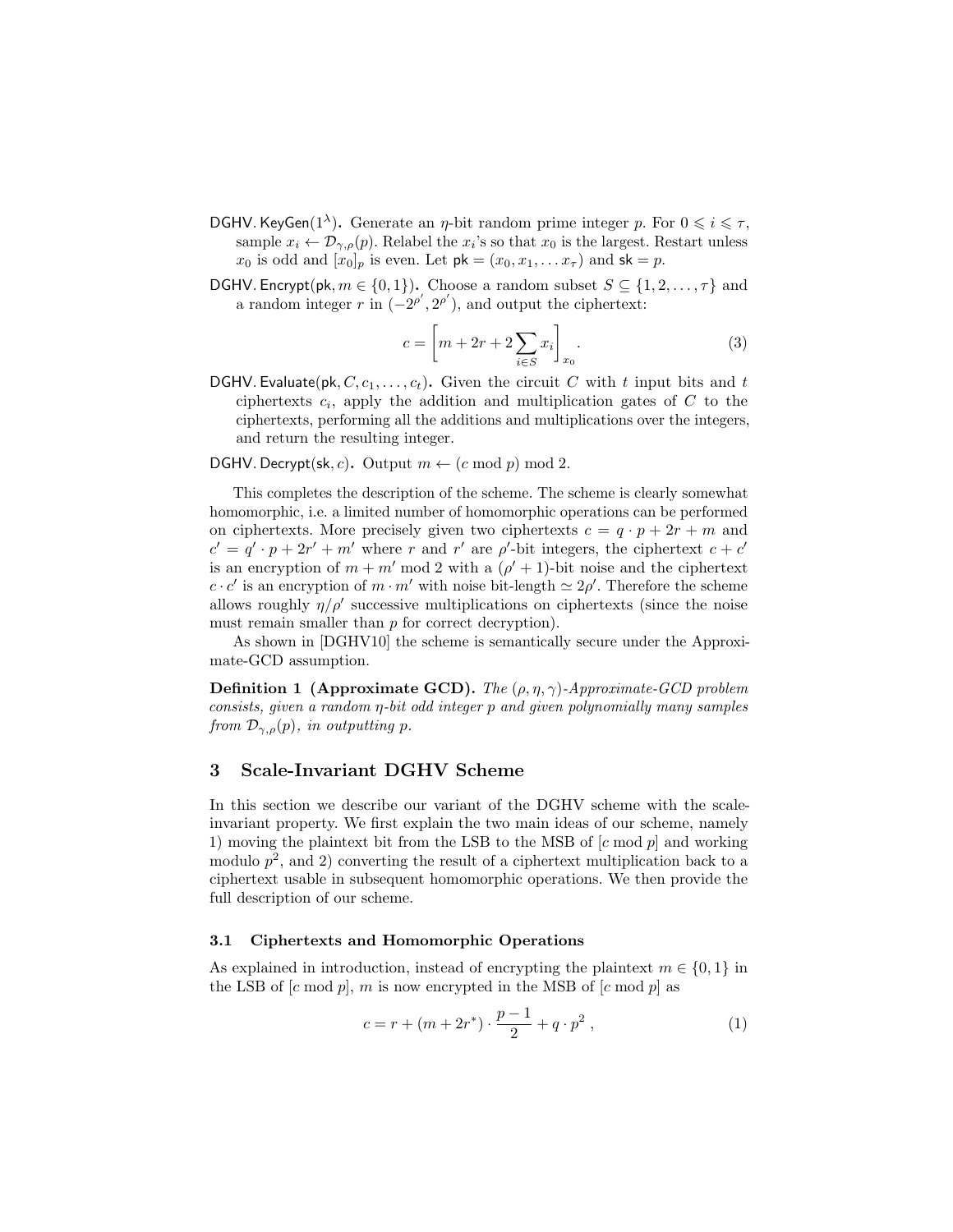where the ciphertext has now two noises r and  $r^*$  of respective bit-length  $\rho$  and  $\rho^*$ . We call such ciphertext a *Type-I ciphertext* and we say that c has noise length  $(\rho, \rho^*)$ . To decrypt c, one computes  $(2c \mod p) \mod 2 = m$ .

Homomorphic additions are performed as additions over  $\mathbb{Z}$ : namely given two Type-I ciphertexts  $c_1$  and  $c_2$  of noise  $(\rho, \rho^*)$ :

$$
c_1 = r_1 + (m_1 + 2r_1^*) \cdot (p - 1)/2 + q_1 \cdot p^2
$$
  

$$
c_2 = r_2 + (m_2 + 2r_2^*) \cdot (p - 1)/2 + q_2 \cdot p^2
$$

we get

$$
c_1 + c_2 = r_3 + (m_1 + m_2 + 2r_3^*) \cdot \frac{p-1}{2} + q_3 \cdot p^2,
$$

for some integers  $r_3, r_3^*$  and  $q_3$ , with  $\log_2 |r_3| \leq \rho + 1$  and  $\log_2 |r_3^*| \leq \rho^* + 1$ .

Next, to homomorphically multiply the ciphertexts  $c_1$  and  $c_2$ , one computes  $c_3 = 2 \cdot c_1 \cdot c_2$  over  $\mathbb{Z}$ . This gives

$$
c_3 = 2 \cdot c_1 \cdot c_2 = 2r_1r_2 + (r_1(m_2 + 2r_2^*) + r_2(m_1 + 2r_1^*)) \cdot (p - 1) + (m_1 + 2r_1^*) \cdot (m_2 + 2r_2^*) \cdot \frac{(p - 1)^2}{2} + q'_3 \cdot p^2
$$

$$
= r'_3 + (m_1 + 2r_1^*) \cdot (m_2 + 2r_2^*) \cdot \frac{(p - 1)^2}{2} + q'_3 \cdot p^2
$$

for some integers  $q'_3$  and  $r'_3$ , with  $\log_2 |r'_3| \leq \eta + \rho + \rho^* + 3$ , where  $\eta$  is the bit-size of p. We use  $\eta \gg \rho, \rho^*$ . Then, there exist integers  $r_3$  and  $q_3$  such that

$$
c_3 = r_3 + m_3 \cdot \frac{p^2 - 1}{2} + q_3 \cdot p^2 , \qquad (2)
$$

where  $m_3 = m_1 \cdot m_2$ . We call an integer c verifying Equation (2) a Type-II *ciphertext*. The bit-length of noise  $r_3$  satisfies  $\log_2 |r_3| \le \eta + \rho + \rho^* + 4$ , assuming  $\rho^* < \rho$ . We refer to Figure 1 for a graphical representation of the homomorphic multiplication.

## 3.2 Conversion from Type-II Ciphertext to Type-I Ciphertext

We show that we can efficiently convert a Type-II ciphertext back to a Type-I ciphertext, using only the public-key. Our procedure Convert uses essentially the same technique as the modulus switching technique for DGHV in [CNT12]. Namely modulus switching in [CNT12] enables to convert a classical DGHV ciphertext modulo a prime  $p$  into a new ciphertext modulo a prime  $p'$ , with noise scaled by a factor  $p'/p$ . Similarly, our Convert procedure converts a Type-II ciphertext modulo  $p^2$  back to a ciphertext where the noise is modulo  $p$  (therefore the noise is scaled by a factor  $p/p^2 = 1/p$ , but still somehow encrypted modulo  $p^2$ .

More precisely, we start from a Type-II ciphertext:

$$
c = r + \frac{p^2 - 1}{2} \cdot m + q \cdot p^2 \tag{4}
$$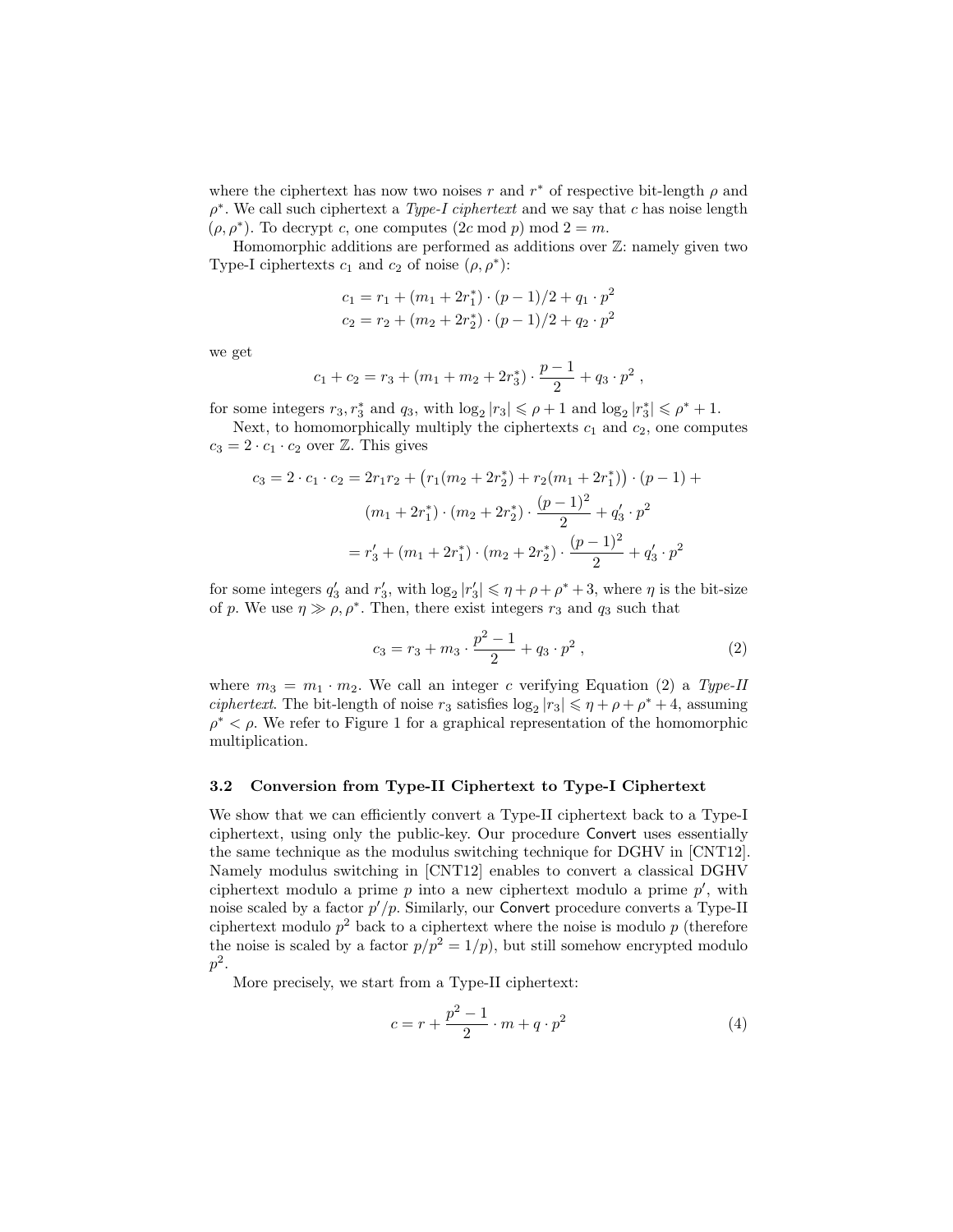where  $|r| \leq 2^{\rho'}$ . Let  $\kappa$  be such that  $|c| < 2^{\kappa}$ . Let  $z$  be a vector of  $\Theta$  rational numbers in  $[0, 2^n)$  with  $\kappa$  bits of precision after the binary point, and let s be a vector of  $\Theta$  bits such that

$$
\frac{2^{\eta}}{p^2} = \langle \mathbf{s}, \mathbf{z} \rangle + \varepsilon \mod 2^{\eta} , \tag{5}
$$

where  $|\varepsilon| \leq 2^{-\kappa}$ . Here  $\Theta$  is a parameter to be chosen later for security. We use the same BitDecomp and PowersofTwo procedures as in [BGV12].

- BitDecomp<sub>n</sub>(v): For  $v \in \mathbb{Z}^n$ , let  $v_i \in \{0,1\}^n$  be such that  $v \mod 2^n =$  $\sum_{i=0}^{\eta-1} \boldsymbol{v}_i \cdot 2^i$ . Output the vector

$$
(\boldsymbol{v}_0,\ldots,\boldsymbol{v}_{\eta-1})\in\{0,1\}^{n\cdot\eta}.
$$

- Powersof $\mathsf{Two}_\eta(\boldsymbol{w})$ : For  $\boldsymbol{w}\in\mathbb{Z}^n,$  output the vector

$$
(\boldsymbol{w}, 2 \cdot \boldsymbol{w}, \ldots, 2^{\eta-1} \cdot \boldsymbol{w}) \in \mathbb{Z}^{n \cdot \eta} .
$$

Given the vector s from (5), we let  $s' = \text{PowersofTwo}_{\eta}(s)$ , and let

$$
\boldsymbol{\sigma} = \boldsymbol{q} \cdot p^2 + \boldsymbol{r} + \left[ \boldsymbol{s'} \cdot \frac{p}{2^{n+1}} \right] \tag{6}
$$

be an "encryption" of the vector  $s'$ , where  $q \leftarrow (\mathbb{Z} \cap [0, 2^{\gamma}/p^2))^{\eta \cdot \Theta}$  and  $r \leftarrow$  $(\mathbb{Z} \cap (-2^{\rho}, 2^{\rho}))^{\eta \cdot \Theta}$ . We can now define the Convert algorithm:

Convert $(z, \sigma, c)$ . First compute  $\boldsymbol{c} = (\lfloor c \cdot z_i \rfloor \mod 2^n)_{1 \leq i \leq \Theta}$  and its decomposition  $\boldsymbol{c'} = \mathsf{BitDecomp}_{\eta}(\boldsymbol{c}).$  Finally, output

$$
c' \leftarrow 2\langle \pmb{\sigma}, \pmb{c'} \rangle \; .
$$

The following Lemma shows that our procedure Convert enables one to transform a Type-II ciphertext back to a Type-I ciphertext. We provide the proof in the full version of the paper [CLT14].

**Lemma 1.** Let  $\rho'$  be such that  $\rho' \geq \eta + \rho + \log_2(\eta \Theta)$ . The procedure Convert above converts a Type-II ciphertext with noise size  $\rho'$  into a Type-I ciphertext with noise  $(\rho' - \eta + 5, \log_2 \Theta)$ .

Assume that initially the two ciphertexts  $c_1$ ,  $c_2$  are Type-I ciphertexts with noise  $(\rho_1, \log_2 \Theta)$ . After computing  $c_3 = 2 \cdot c_1 \cdot c_2$  which has noise size at most  $\rho' = \eta + \rho_1 + \log_2 \Theta + 4$  (see previous section) one can convert  $c_3$  back into a Type-I ciphertext with noise  $(\rho_3, \rho_3^*)$  with  $\rho_3 = \rho_1 + \log_2 \Theta + 9$  and  $\rho_3^* = \log_2 \Theta$ , from Lemma 1. Therefore the noise length in bits has only grown by an additive factor  $\log_2 \Theta + 9$ . Therefore the ciphertext noise grows only linearly with the number of homomorphic multiplications.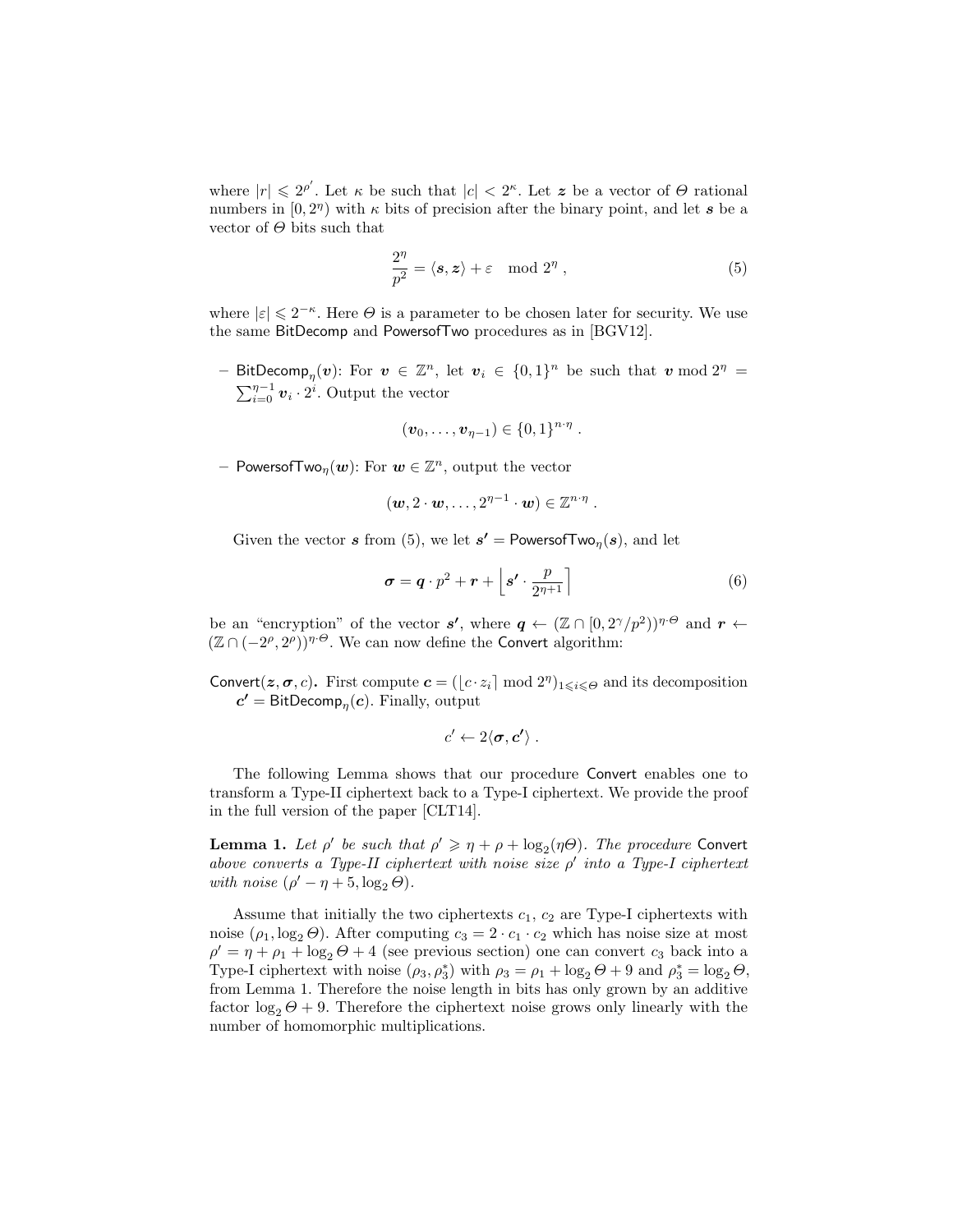## 3.3 Description of the Public-Key Leveled Fully Homomorphic Scheme

We are now ready to describe our scale-invariant version of the DGHV encryption scheme. For a specific  $\eta$ -bit odd integer p and an integer  $q_0$  in  $[0, 2^{\gamma}/p^2)$ , we define the set:

$$
\mathcal{D}_{p,q_0}^{\rho} = \{q \cdot p^2 + r : q \in \mathbb{Z} \cap [0,q_0), r \in \mathbb{Z} \cap (-2^{\rho}, 2^{\rho})\}.
$$

SIDGHV. KeyGen(1<sup> $\lambda$ </sup>). Generate an odd  $\eta$ -bit integer  $p$  and a  $\gamma$ -bit integer  $x_0 =$  $q_0 \cdot p^2 + r_0$  with  $r_0 \leftarrow (-2^{\rho}, 2^{\rho}) \cap \mathbb{Z}$  and  $q_0 \leftarrow [0, 2^{\gamma}/p^2) \cap \mathbb{Z}$ . Let  $x_i \leftarrow \mathcal{D}_{p,q_0}^{\rho}$ for  $1 \leq i \leq \tau$ . Let also  $y' \leftarrow \mathcal{D}_{p,q_0}^{\rho}$  and  $y = y' + (p-1)/2$ .

Let z be a vector of  $\Theta$  numbers with  $\kappa = 2\gamma + 2$  bits of precision after the binary point, and let  $s$  be a vector of  $\Theta$  bits such that

$$
\frac{2^{\eta}}{p^2} = \langle \bm{s}, \bm{z} \rangle + \varepsilon \bmod 2^{\eta},
$$

with  $|\varepsilon| \leqslant 2^{-\kappa}$ . Now, define

$$
\boldsymbol{\sigma} = \boldsymbol{q} \cdot p^2 + \boldsymbol{r} + \left[ \text{ PowersofTwo}_{\eta}(\boldsymbol{s}) \cdot \frac{p}{2^{\eta+1}} \right],
$$

where the components of q (resp. r) are randomly chosen from  $[0, q_0) \cap \mathbb{Z}$ (resp.  $(-2^{\rho}, 2^{\rho}) \cap \mathbb{Z}$ ).

The secret-key is  $sk = \{p\}$  and the public-key is  $pk = \{x_0, x_1, \ldots, x_{\tau}, y, \sigma, z\}.$ 

SIDGHV. Encrypt(pk,  $m \in \{0, 1\}$ ). Choose a random subset  $S \subset \{1, ..., \tau\}$  and output

$$
c \leftarrow \left[m \cdot y + \sum_{i \in S} x_i\right]_{x_0}.
$$

SIDGHV. Add(pk,  $c_1$ ,  $c_2$ ). Output  $c \leftarrow c_1 + c_2 \mod x_0$ .

SIDGHV. Convert $(\mathsf{pk}, c)$ . Output  $c' \leftarrow 2 \cdot \langle \sigma, \mathsf{BitDecomp}_\eta(\boldsymbol{c}) \rangle$  where  $\boldsymbol{c} = \bigl( \lfloor c \cdot \pmb{\beta} \rfloor \bigr)$  $z_i \rceil \bmod 2^{\eta}$ <sub>1 $\leq i \leq \Theta$ </sub>.

SIDGHV. Mult(pk,  $c_1, c_2$ ). Output  $c' \leftarrow \textsf{SIDGHV}$ . Convert(pk,  $2 \cdot c_1 \cdot c_2$ ) mod  $x_0$ .

SIDGHV. Decrypt(sk, c). Output  $m \leftarrow ((2c) \bmod p) \bmod 2$ .

Remark 1. This describes a leveled fully homomorphic encryption scheme, because the noise growth is only linear in the number of levels. The scheme can be bootstrapped to obtain a (pure) fully homomorphic encryption scheme, as in  $[$ DGHV10,CCK $+$ 13 $]$ ,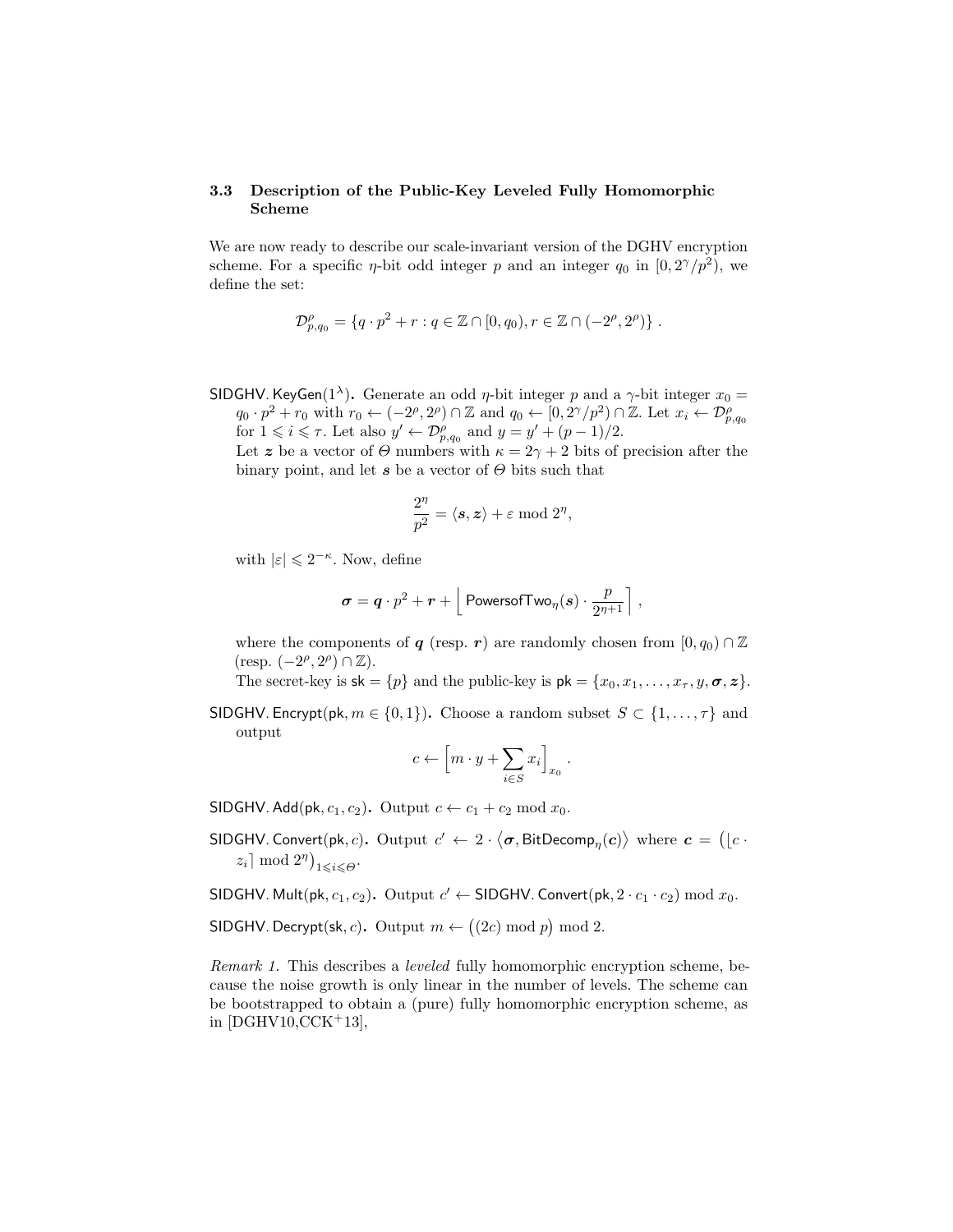#### 3.4 Constraints on the Parameters

The parameters of the scheme must meet the following constraints (where  $\lambda$  is the security parameter):

- $\rho = \Omega(\lambda)$  to avoid brute force attack on the noise [CN12,CNT12],
- $\eta \geqslant \rho + \mathcal{O}(L \log \lambda)$  where L is the multiplicative depth of the circuit to be evaluated,
- $\gamma = \omega(\eta^2 \cdot \log \lambda)$  in order to thwart lattice-based attacks (see [DGHV10] and [CMNT11,CH12]),
- $\Theta^2 = \gamma \cdot \omega(\log \lambda)$  to avoid lattice attacks on the subset sum (see [CMNT11]),
- $\tau \geq \gamma + 2\lambda$  in order to apply the Leftover Hash Lemma (see Section 3.5).

To satisfy the above constraints one can take  $\rho = 2\lambda$ ,  $\eta = \tilde{\mathcal{O}}(L + \lambda)$ ,  $\gamma =$  $\tilde{\mathcal{O}}(L^2\lambda + \lambda^2), \,\Theta = \tilde{\mathcal{O}}(L\lambda) \text{ and } \tau = \gamma + 2\lambda.$ 

#### 3.5 Semantic Security

We show that the semantic security of our scheme can be based on the following variant of the decisional problem introduced in [KLYC13], called the Decisional-Approximate-GCD problem. Roughly speaking, it should be hard to distinguish integers from  $\mathcal{D}_{p,q_0}^{\rho}$  from completely uniform integers modulo  $x_0$ , where:

$$
\mathcal{D}_{p,q_0}^{\rho} = \{q \cdot p^2 + r : q \in \mathbb{Z} \cap [0,q_0), r \in \mathbb{Z} \cap (-2^{\rho}, 2^{\rho})\}.
$$

**Definition 2** (( $\rho$ ,  $\eta$ ,  $\gamma$ )-Decisional-Approximate-GCD). Let p be a random odd integer of  $\eta$  bits,  $q_0$  an integer uniformly distributed in  $[0, 2^{\gamma}/p^2)$ ,  $r_0$  an integer uniformly distributed in  $(-2^{\rho}, 2^{\rho})$ . Given  $x_0 = q_0 \cdot p^2 + r_0$ , polynomially many samples from  $\mathcal{D}_{p,q_0}^{\rho}$  and  $y \leftarrow \mathcal{D}_{p,q_0}^{\rho} + (p-1)/2$ , determine  $b \in \{0,1\}$  from  $c = x + b \cdot r \mod x_0$  where  $x \leftarrow \mathcal{D}_{p,q_0}^{\rho}$  and  $r \leftarrow [0,x_0) \cap \mathbb{Z}$ .

The following theorem shows that our scheme is semantically secure under the Decisional-Approximate-GCD assumption; below we only consider a subset of our scheme without the procedure Convert, i.e. without the public parameters z and  $\sigma$ . To prove the semantic security of the full scheme it suffices to include z and  $\sigma$  in the above decisional assumption.<sup>5</sup>

<sup>5</sup> Usually in FHE we first show the semantic security of a restricted scheme, and then a 'circular security' assumption is used to get the semantic security of the entire FHE; that is we assume that the encryption scheme remains secure even when the adversary is given encryptions of the individual bits of the private-key.

Here we first prove that the scheme is secure without the terms  $z$  and  $\sigma$ . If the scheme is 'circular secure' (secure even with encryptions of the invariant switching, i.e.  $z$  and  $\sigma$ ) then it remains semantically secure. This circular security assumption can be avoided by using the classical modulus switching technique [CNT12] instead of our scale-invariance technique.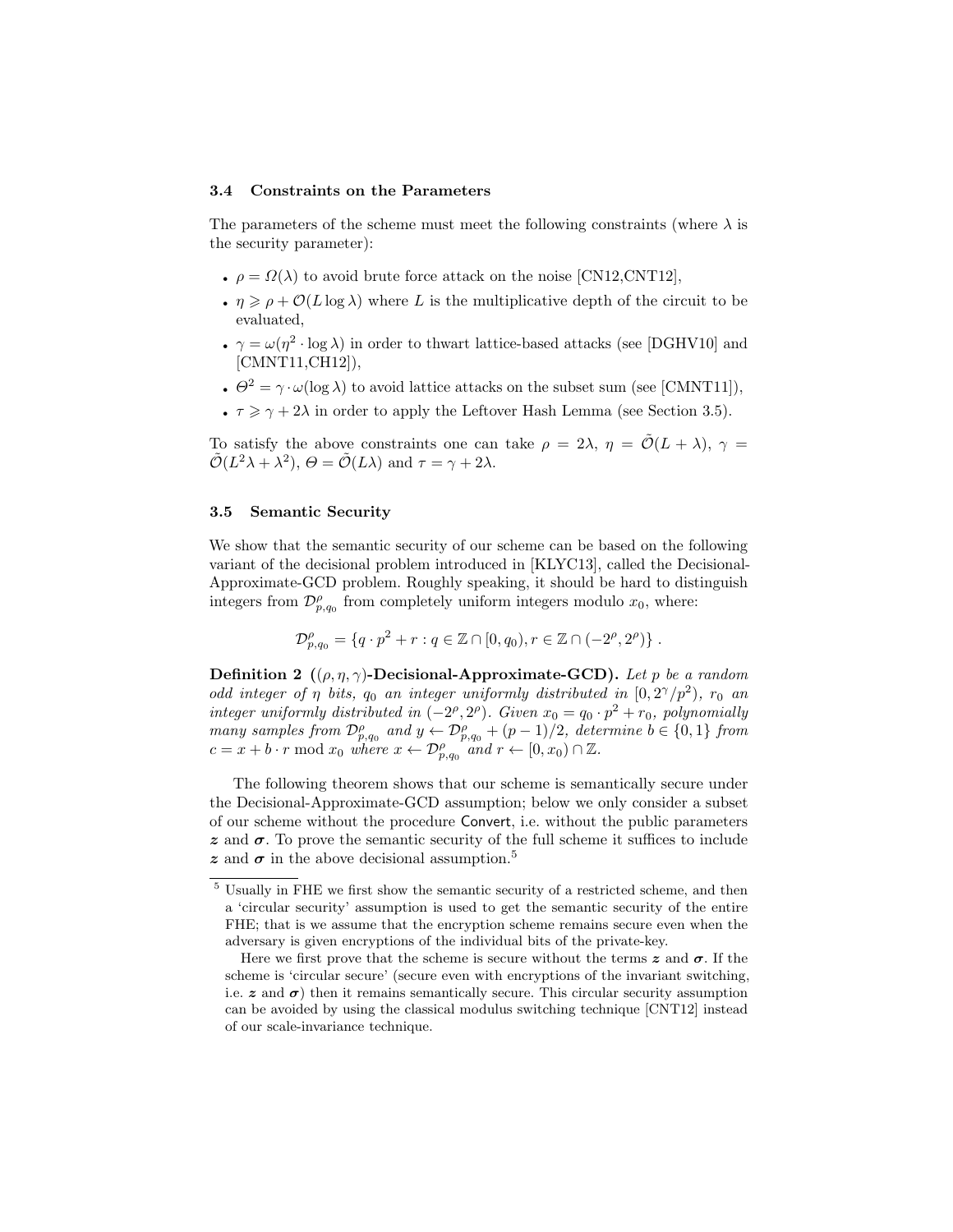Theorem 1. The above scale-invariant DGHV scheme without the parameters z,  $\sigma$  is semantically secure under the  $(\rho, \eta, \gamma)$ -Decisional-Approximate-GCD assumption.

To prove the theorem, we use a preliminary Lemma from [KLYC13] stating that the distribution of the public-key elements is indistinguishable from random elements in  $[0, x_0)$  if the Decisional-Approximate-GCD problem is hard; the proof follows from a standard hybrid argument.

**Lemma 2.** For the parameters  $(\rho, \eta, \gamma)$ , let  $\mathsf{pk} = (x_0, \{x_i\}_i, y)$  and  $\mathsf{sk} = p$  be chosen as in the KeyGen procedure. Define  $pk' = (x_0, \{x_i'\}_i, y)$  for  $x_i'$  uniformly generated in  $[0, x_0)$ . Then pk and pk' are indistinguishable under the Decisional-Approximate-GCD assumption.

Proof (of Theorem 1). Under the attack scenario the attacker first receives the public key, and an encryption of a random bit  $b \in \{0, 1\}$ . The attacker outputs a guess b' and succeeds if  $b' = b$ . We use a sequence of games and denote by  $S_i$  the event that the attacker succeeds in  $Game_i$ .

**Game**<sub>0</sub>: This is the attack scenario. We simulate the challenger by running KeyGen to obtain pk and sk.

**Game**<sub>1</sub>: We replace the  $x_i$ 's in the public key by elements uniformly drawn in  $[0, x_0)$ . By Lemma 2, we have

$$
|\mathrm{Pr}[S_1] - \mathrm{Pr}[S_0]| \leq \tau \cdot \varepsilon_{\text{daged}}.
$$

**Game**<sub>2</sub>: By the Leftover Hash Lemma (Lemma 5 in Appendix A),  $\sum_{i \in S} x_i$  mod  $x_0$  is  $\varepsilon$ -statistically indistinguishable from uniform modulo  $x_0$ , with  $\varepsilon = 2^{(\gamma - \tau)/2}$ . Therefore we can replace the challenge ciphertext by a uniform integer modulo  $x_0$ ; this no longer gives any information on b and therefore  $Pr[S_2] = 1/2$ . Moreover we have  $|\Pr[S_2] - \Pr[S_1]| \leq \varepsilon$ . This gap can be made negligible by satisfying the constraints on the parameters from Section 3.4, which concludes the proof.  $\Box$ constraints on the parameters from Section 3.4, which concludes the proof.

Remark 2. We show in Section 6 that the (Error-Free) Decisional-Approximate-GCD problem is equivalent to the computational (Error-Free) Approximate-GCD problem. Thus our scheme is automatically based on the computational Approximate-GCD problem as in previous works on the DGHV schemes [DGHV10,CMNT11,CNT12].

## 4 Generalization to Batch Scale-Invariant DGHV Scheme

We now describe a generalization of the previous scheme to the batch setting (as in RLWE-based schemes [BV11a,BV11b] and integer schemes [CCK<sup>+</sup>13]). The goal is to pack  $\ell$  plaintext bits  $m_0, \ldots, m_{\ell-1}$  into a single ciphertext. Homomorphic addition and multiplication will then apply in parallel and component-wise on the  $m_i$ 's.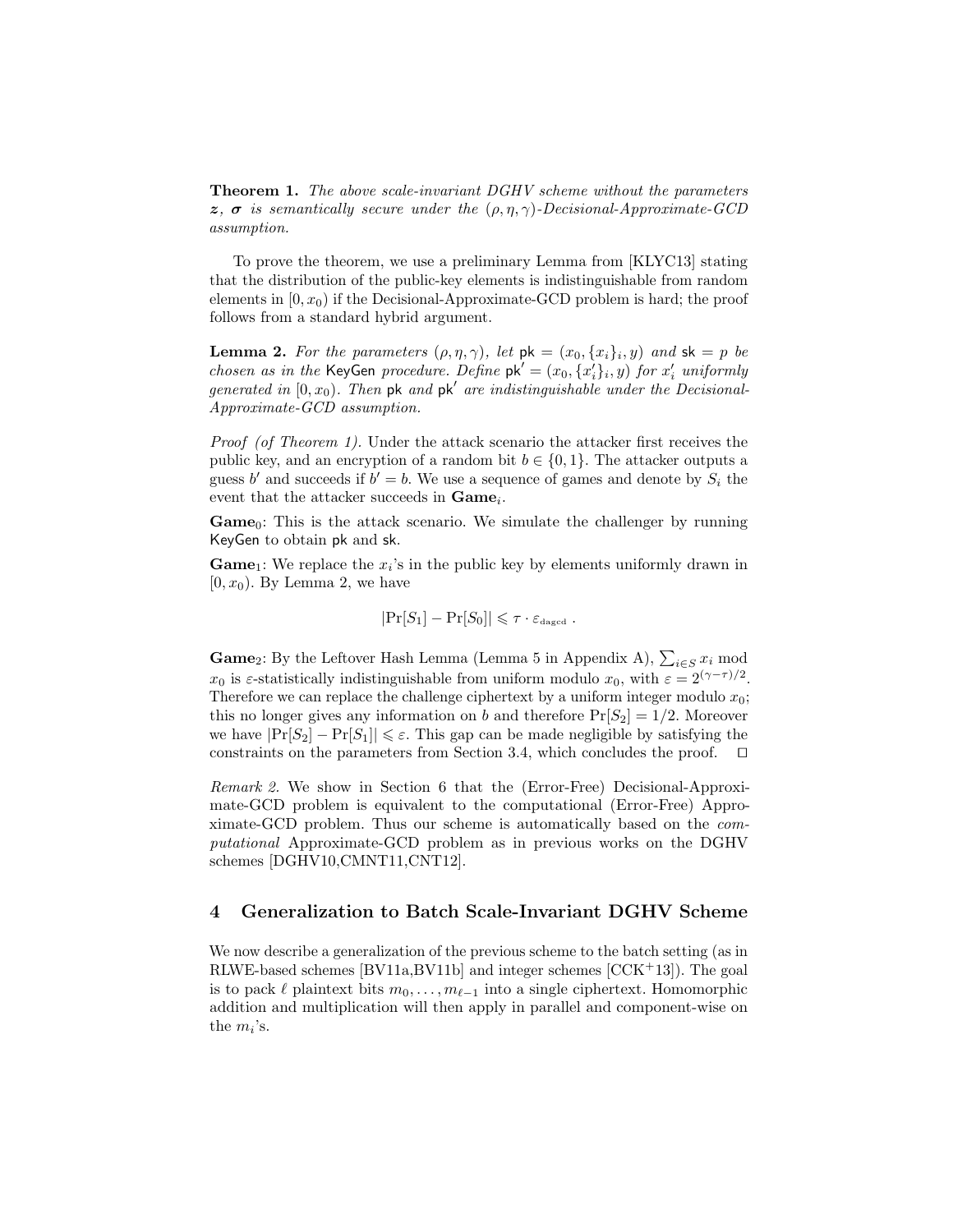Our batch generalization is similar to  $|CCK^+13|$ . A ciphertext encrypting a vector  $\mathbf{m} = (m_0, \ldots, m_{\ell-1})$  has the form:

$$
c = \text{CRT}_{q_0, p_0^2, \dots, p_{\ell-1}^2} \left( q, \dots, r_i + (2r_i^* + m_i) \cdot \frac{p_i - 1}{2}, \dots \right) \tag{7}
$$

for a tuple of  $\ell+1$  coprime integers  $q_0, p_0, \ldots, p_{\ell-1}$ , where we denote by  $CRT_{b_i}(a_i)$ the unique integer u such that  $0 \leq u < \prod_i b_i$  and u mod  $b_i = a_i$  for all i. We call such ciphertext a *batch Type-I ciphertext*. Modulo each of the  $p_j$ 's the ciphertext c behaves as in the SIDGHV scheme in Section 3. Accordingly, the addition of two ciphertexts yields a new ciphertext that decrypts to the componentwise sum modulo 2 of the original plaintexts.

To homomorphically multiply two ciphertexts  $c_1$  and  $c_2$ , as previously one computes  $c_3 = 2 \cdot c_1 \cdot c_2$  in Z. As previously there exists small integers  $r_{3,j}$  such that

$$
c_3 \equiv r_{3,j} + m_j \cdot \frac{p_j^2 - 1}{2} \pmod{p_j} \quad \text{for } j = 0, \dots, \ell - 1,
$$
 (8)

where each  $m_j$  is the product of the corresponding plain text components of  $c_1$  and  $c_2$ . We call  $c_3$  a *batch Type-II ciphertext*. Modulo each of the  $p_j$ 's, the ciphertext  $c_3$  behaves as a Type-II ciphertext given by Equation (2); therefore the message bit  $m_j$  is the MSB of  $[c \mod p_j^2]$  for all j. As in Section 3, there exists an efficient conversion procedure Convert to convert any Type-II ciphertext to a new Type-I ciphertext. As shown below the procedure Convert is actually the same as in Section 3, with adapted public parameters.

Namely let z be a vector of  $\Theta$  rational numbers in  $[0, 2<sup>{\eta}</sup>]$  with  $\kappa$  bits of precision after the binary point (where  $|c| < 2<sup>\kappa</sup>$ ), and let  $(s_j)$  be a set of  $\ell$  vectors of  $\Theta$  bits such that, for all  $j = 0, \ldots, \ell - 1$ ,

$$
\frac{2^{\eta}}{p_j^2} = \langle \pmb{s}_j, \pmb{z} \rangle + \varepsilon_j \mod 2^{\eta}
$$

where  $|\varepsilon_j| \leqslant 2^{-\kappa}$ . Let  $s'_j = \text{PowersofTwo}_{\eta}(s_j) \in \mathbb{Z}^{\eta\Theta}$ . Define  $\boldsymbol{\sigma} = (\sigma_1, \dots, \sigma_{\eta\Theta})$ so that, for all  $1 \leq i \leq \eta \Theta$ :

$$
\sigma_i = \textsf{CRT}_{q_0, p_0^2, \dots, p_{\ell-1}^2} \left( q_i, r_{0,i} + \left\lfloor s'_{0,i} \cdot \frac{p_0}{2^{n+1}} \right\rceil, \dots, r_{\ell-1,i} + \left\lfloor s'_{\ell-1,i} \cdot \frac{p_{\ell-1}}{2^{n+1}} \right\rceil \right)
$$

is an encryption of  $(s'_{j,i})_{1\leqslant i\leqslant \ell}$ . For Convert we use the same algorithm as in Section 3:

Convert $(z, \sigma, c)$ . First compute  $c = (\lfloor c \cdot z_i \rfloor \mod 2^n)_{1 \leq i \leq \Theta}$  and then its decomposition  $c' = \mathsf{BitDecomp}_{\eta}(c)$ . Finally, output

$$
c' \leftarrow 2\langle \boldsymbol{\sigma}, \boldsymbol{c'} \rangle \bmod x_0 .
$$

The proof of the following lemma follows directly from the proof of Lemma 1 applied modulo each of the  $p_j$ 's.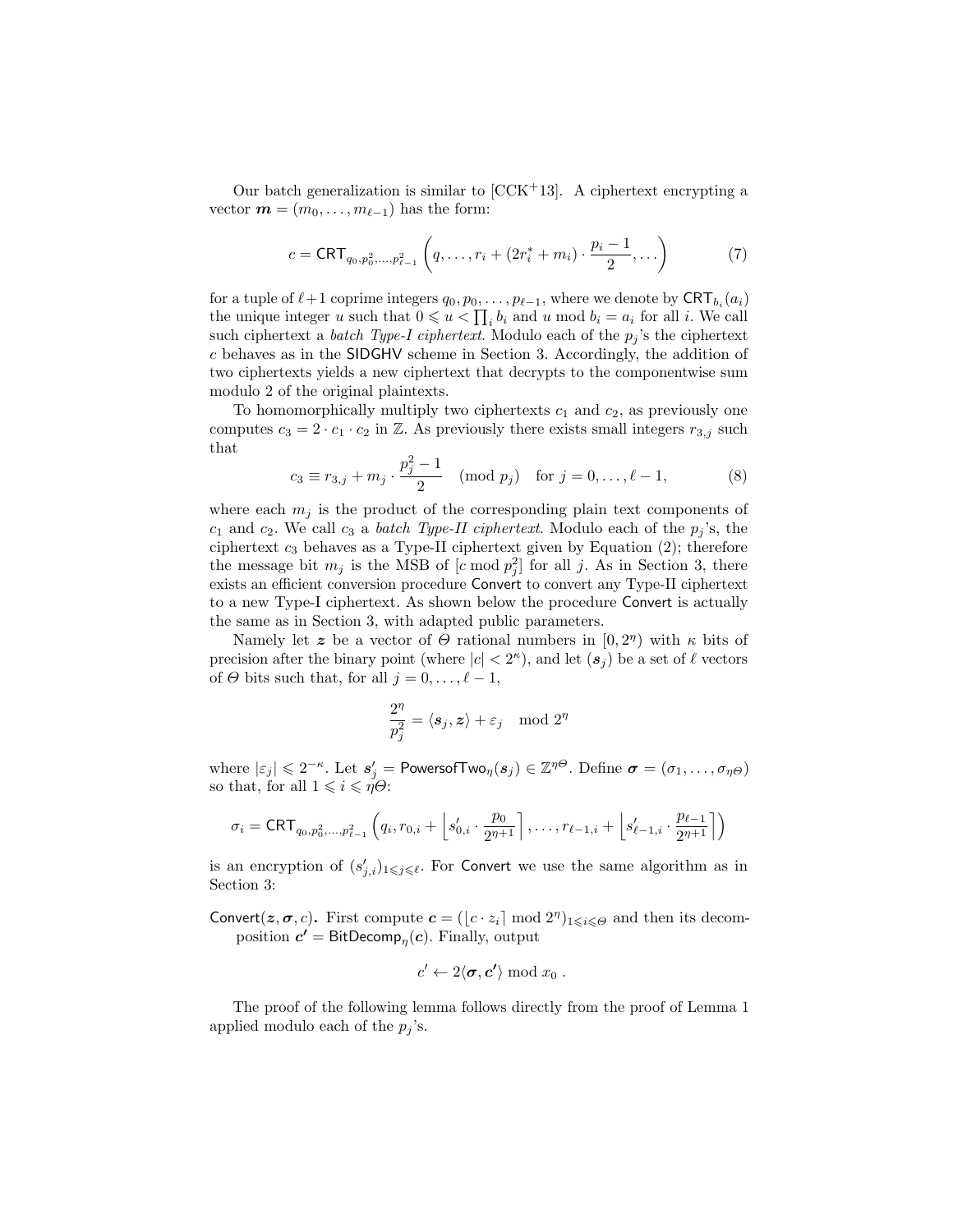Lemma 3. The procedure Convert above converts a Type-II ciphertext with noise size  $\rho'$  into a Type-I ciphertext with noise  $(\rho' - \eta + 5, \log_2 \Theta)$ , for  $\rho' - \eta \geq$  $\rho + \log_2(\eta \Theta)$ .

In the full version of this paper [CLT14] we provide a full description of the resulting batch leveled fully homomorphic scheme. We also show that the batch scheme is semantically secure under a variant of the previous Decisional-Approximate-GCD assumption with error-free  $x_0$ .

## 5 Practical Implementation

In this section, we provide concrete parameters and timings for a homomorphic evaluation of AES with our batch scale-invariant DGHV scheme. For homomorphic AES evaluations we compare our timings with the RLWE-based leveled-FHE scheme in [GHS12b] and with the batch (bootstrapping-based) DGHV scheme in  $[CCK<sup>+</sup>13, CLT13]$ . We use the following existing optimizations:

- 1. Subset-sum: as in [CMNT11] we use  $\beta$ -bit integers  $b_i$  instead of bits in the subset sum, to reduce the value of  $\tau$ . Namely the condition becomes  $\beta \cdot \tau \geqslant \gamma + 2\lambda$ .
- 2. Public-key compression: the technique in [CNT12,CLT13] enables to compress the ciphertexts in the public-key from  $\gamma$  to roughly  $\ell \cdot \eta$  bits.
- 3. Ciphertext expand [CNT12]: the technique consists in generating the  $z_i$ 's with a special structure instead of pseudo-random. Let  $\delta$  be a parameter to be specified later. One generates a random z with  $\kappa + \delta \cdot \Theta \cdot \eta$  bits of precision after the binary point, and one defines the  $z_i$ 's for  $\ell + 1 \leq i \leq \Theta$  as

$$
z_i = \left[z \cdot 2^{i \cdot \delta \cdot \eta}\right]_{2\eta},
$$

keeping only  $\kappa$  bits of precision after the binary point for each  $z_i$  as previously. We fix  $z_1, \ldots, z_\ell$  so that the previous equalities hold. Then the ciphertext expansion can be computed as follows, for all  $\ell + 1 \leq i \leq \Theta$ :

$$
c_i = \lfloor c \cdot z_i \rceil \bmod 2^{\eta} = \lfloor c \cdot z \cdot 2^{i \cdot \delta \cdot \eta} \rceil \bmod 2^{\eta}.
$$

Therefore computing all the  $z_i$ 's (except the first  $\ell$ ) is now essentially a single multiplication  $c \cdot z$ . A lattice attack against this optimization is described in [CNT12]; the authors show that the attack is thwarted by selecting  $\delta$  such that  $\delta \cdot \Theta \cdot \eta \geqslant 3\gamma$ .

#### 5.1 Optimization of Scalar Product

We describe an additional optimization for computing the scalar product  $c'$  =  $2\langle \sigma, c' \rangle$  computed in Convert, similar to the ciphertext expand optimization above. The vectors  $\sigma$  and  $c'$  have  $\eta\Theta$  elements. We first divide the vectors  $\sigma$ and  $c'$  into subvectors of  $\Theta$  elements, and we compute the scalar products of the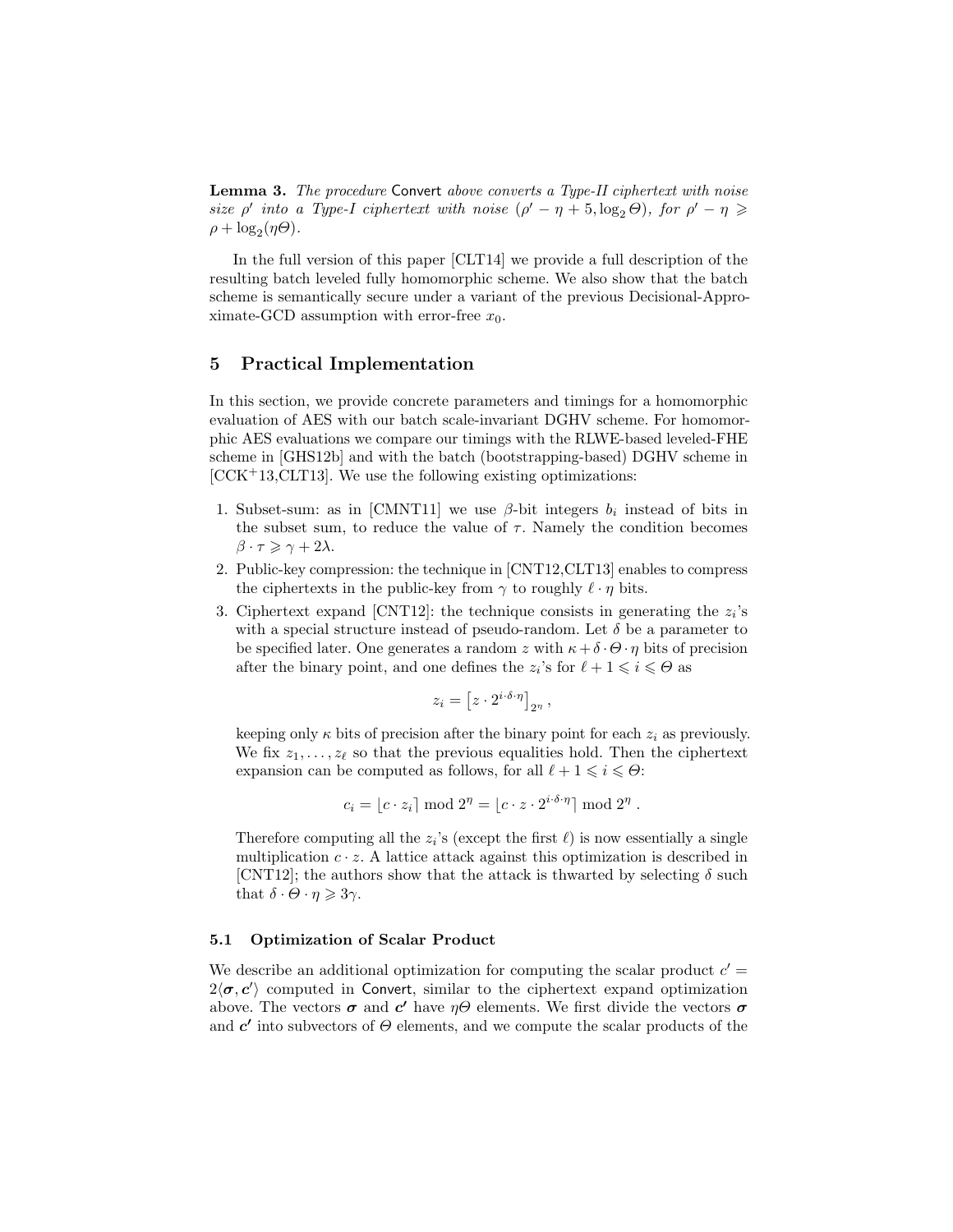subvectors separately. In the following for simplicity we keep the same notations and now assume that  $\sigma$  and  $c'$  have  $\Theta$  elements each.

We generate the vector  $\boldsymbol{\sigma} \in \mathbb{Z}^{\Theta}$  such that:

$$
\sigma_i = \left\lfloor \sigma \cdot 2^{i \cdot \delta \cdot \eta} \right\rceil + v_i
$$

for small public corrections  $|v_i| \leq 2^{\eta \cdot \ell}$  for all  $1 \leq i \leq \Theta$ , where the large public random  $\sigma$  has  $\delta \eta \Theta$  bits of precision after the binary point, and  $\gamma + \delta \eta \Theta$  bits in total. Then

$$
c' = 2\langle \sigma, \mathbf{c'} \rangle = 2 \sum_{i=1}^{n} \left[ \sigma \cdot 2^{i \cdot \delta \cdot \eta} \right] \cdot c'_{i} + 2\langle \mathbf{v}, \mathbf{c'} \rangle = 2 \sum_{i=1}^{n} \left( \sigma \cdot 2^{i \delta \eta} + u_{i} \right) c'_{i} + 2\langle \mathbf{v}, \mathbf{c'} \rangle
$$
  
=  $2\sigma \cdot \left( \sum_{i=1}^{n} c'_{i} \cdot 2^{i \delta \eta} \right) + 2\langle \mathbf{v}, \mathbf{c'} \rangle + u = \left[ 2\sigma \cdot \left( \sum_{i=1}^{n} c'_{i} \cdot 2^{i \delta \eta} \right) \right] + 2\langle \mathbf{v}, \mathbf{c'} \rangle + u',$ 

where  $|u_i| \leq 1/2$ ,  $|u| \leq \Theta$ , and  $u' \in \mathbb{Z}$  is such that  $|u'| \leq \Theta + 1$ . Then the scalar product becomes essentially one multiplication and another scalar product but with much smaller entries  $v_i$ 's instead of  $\sigma_i$ 's.

Therefore with vectors  $\sigma$  and  $c'$  with  $\eta\Theta$  elements each instead of  $\Theta$ , the scalar product  $2\langle \sigma, c' \rangle$  becomes essentially  $\eta$  multiplications and another scalar product but with much smaller entries  $v_i$ 's instead of  $\sigma_i$ 's. Note that the size of  $c'$ is now  $\gamma + \Theta \delta \eta$  bits instead of  $\gamma$ ; therefore one must increase  $\kappa$  by twice the same additive factor (to support multiplications of two such converted ciphertexts).

Finally we use the following straightforward optimization: instead of using BitDecomp and PowersofTwo with bits, we use words of size  $\omega$  bits instead. This decreases the size of the vector  $\sigma$  by a factor  $\omega$ , at the cost of increasing the resulting noise by roughly  $\omega$  bits. In particular the scalar product  $2\langle \sigma, c' \rangle$  then requires essentially  $\lceil \eta/\omega \rceil$  multiplications and another scalar product but with smaller entries  $v_i$ 's instead of  $\sigma_i$ 's. In our code we used  $\omega = 64$ .

#### 5.2 Concrete Parameters and AES Evaluation

In Table 1 we derive concrete parameters as in  $\text{[CNT12,CCK+13]}$ , taking into account the known attacks on the Approximate-GCD problem (see [DGHV10] and [CMNT11,CNT12,CN12,CH12]).

AES evaluation has become a standard evaluation circuit for fully homomorphic encryption [GHS12b,CCK<sup>+</sup>13]. The main difference between [GHS12b] and  $[CCK+13]$  (apart from the underlying FHE scheme) is that bootstrapping was used in the later while in the former the parameters could be made large enough so that no bootstrapping was required to evaluate the full-fledged AES circuit (thanks to the linear growth of the noise). In our scheme we also chose large enough parameters so that the entire AES evaluation could be performed without bootstrapping.

In practice we have evaluated the AES circuit using the state-wise bitslicing variant described in [CLT13] and we obtained the results in Table 1. In this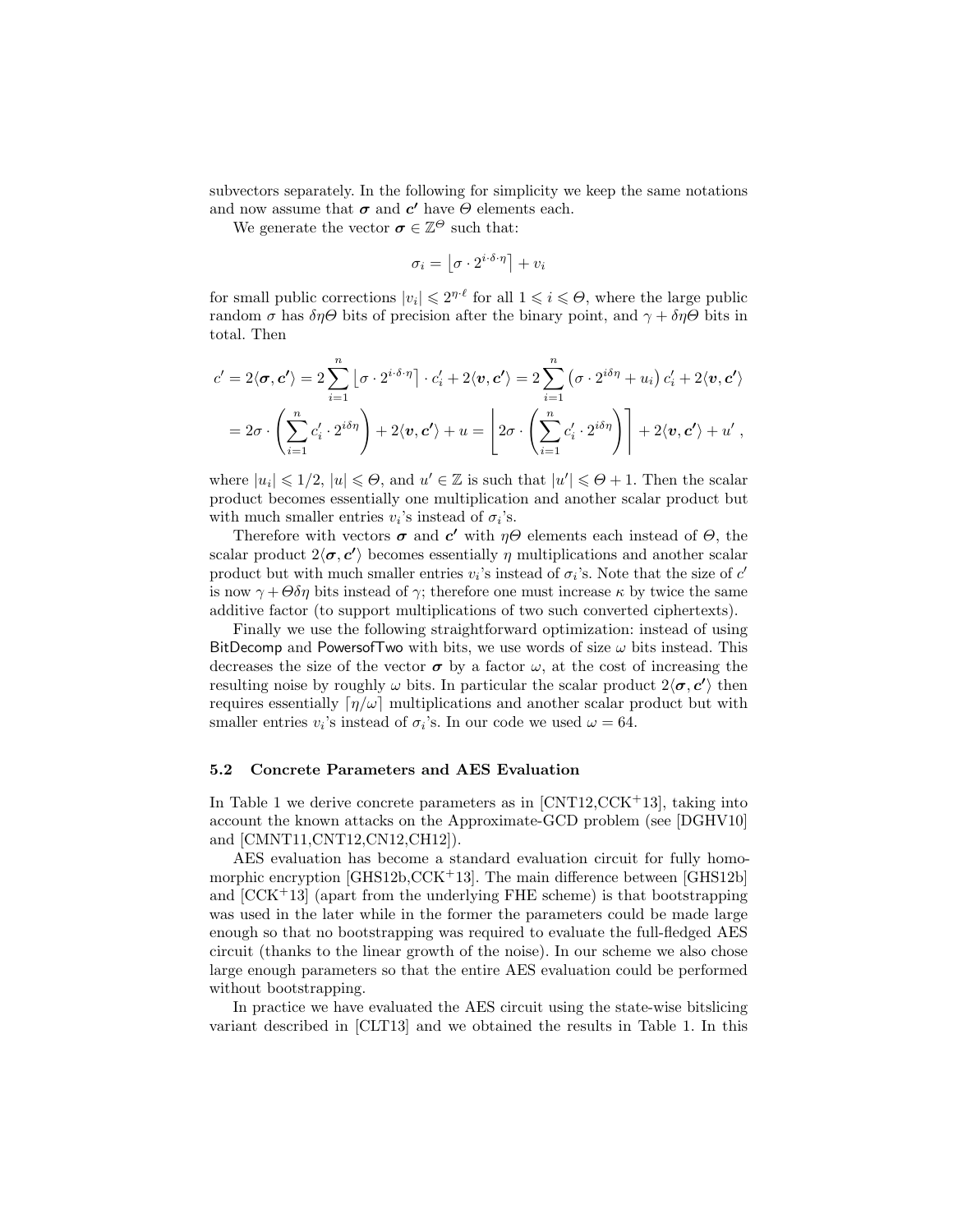Table 1. Benchmarking of a C++ implementation of our scale-invariant batch DGHV scheme with a compressed public key on an Intel Xeon E5-2690 at 2.9 GHz on the state-wise AES implementation, using GMP [Gt13].

| $\sqrt{\frac{1}{1}}$ |                 |                    |         | $n \sqrt{2 \times 10^{-6}}$ | $\tau$ . $\Theta$ | pk size          | KeyGen   Encrypt   Decrypt   Mult   Convert |      |      |      |      |
|----------------------|-----------------|--------------------|---------|-----------------------------|-------------------|------------------|---------------------------------------------|------|------|------|------|
| Tov                  | 42              | 9                  | 42 971  | 0.27                        | 135               | $3.2 \text{ MB}$ | 0.5s                                        | 0.0s | 0.0s | 0.0s | 0.1s |
| $\mathbf{Smal}$      | 52              | 35                 | 152 976 |                             | 525               | 45 MB            | 11s                                         | 0.2s | 0.0s | 0.0s | 0.3s |
| Medium               | 621             | $140$   62   981   |         | 4.2                         | 2100              | 704 MB           | 5min                                        | 3s   | 0.2s | 0.0s | 2.8s |
| Large                | 72 <sub>1</sub> | 569                | 72 986  | 15.8                        | 8535              | 11 GB            | 2h 50min                                    | 45s  | 3.3s | 0.1s | 33s  |
| Extra                |                 | 80 1875   86   993 |         | 35.9                        | 28125             | $100$ GB         | 213h                                        | 5min | 24s  | 0.3s | 277s |

| $\sf{Instance}$   |    | $\lambda$ $\ell = \text{\#}$ of enc. AddRoundKey SubBytes ShiftRows MixColumns |      |            |      |      | Total                       | $\vert$ Time/AES |
|-------------------|----|--------------------------------------------------------------------------------|------|------------|------|------|-----------------------------|------------------|
|                   |    | in parallel                                                                    |      |            |      |      | Time                        | block            |
| Toy               | 42 |                                                                                | 0.0s | 1.5s       | 0.0s | 0.0s | 15.1s                       | 1.7s             |
| $ \mathbf{Smal} $ | 52 | 35                                                                             | 0.1s | 9.9s       | 0.0s | 0.0s | $1\text{min}$ 40s           | 2.9s             |
| Medium            | 62 | 140                                                                            | 0.3s | 80.5s      | 0.0s | 0.1s | $13\text{min}$ $29\text{s}$ | 5.8s             |
| Large             | 72 | 569                                                                            | 2.1s | 21min      | 0.0s | 0.6s | $3h\,35\text{min}$          | 23s              |
| Extra             | 80 | 1875                                                                           | 6.9s | $10h$ 9min | 0.1s | 1.6s | 102h                        | 195s             |

variant, the state is represented as an array of 128 ciphertexts, each ciphertext representing one bit of the state of  $\ell$  different AES blocks encrypted in parallel. In  $[CCK<sup>+</sup>13, CLT13]$ , the authors obtained a time per AES block of 12 min 46 s on a 4-core machine at 3.4 GHz whereas we obtained 23 s on a 16-core machine at 2.9 GHz for the same security level (72 bits of security); which is one order of magnitude faster. For 80 bits of security, timings are competitive with [GHS12b] (3 min vs. 5 min).

# 6 Equivalence between the (Error-Free) Decisional and Computational Approximate-GCD Problems

In this section, we show the equivalence between the (error-free) decisional and computational Approximate-GCD problems. As a consequence, it follows directly that the additional noises in the fully homomorphic encryption schemes over the integers [DGHV10,CMNT11,CNT12,CLT13] can be removed (as in [CCK<sup>+</sup>13, Section 3]), simplifying both the schemes and the security proofs. In the following for simplicity we only consider integers  $r \in [0, 2^{\rho})$  instead of  $(-2^{\rho}, 2^{\rho})$ . One can always go from one distribution to another by an appropriate centering. Therefore, for a  $\eta$ -bit integer  $p$  and  $q_0 \in [0, 2^{\gamma}/p)$ , we consider the following distribution over  $\gamma$ -bit integers:

 $\mathcal{D}_{\rho}(p,q_0) = \{ \textsf{Choose } q \leftarrow [0,q_0), r \leftarrow \mathbb{Z} \cap [0,2^{\rho}): \textsf{Output } y = q \cdot p + r \}.$ 

Let us recall the definition of the computational and decisional Error-Free Approximate-GCD problems.

Definition 3 (Error-Free (Computational) Approximate-GCD). The  $(\rho,$  $\eta$ ,  $\gamma$ )-error-free Approximate-GCD problem is: For a random  $\eta$ -bit prime p, given  $a \gamma$ -bit  $2^{\lambda^2}$ -rough integer  $x_0 = q_0 \cdot p$  where  $q_0$  is a random integer in  $[0, 2^{\gamma}/p)$ , and polynomially many samples from  $\mathcal{D}_{\rho}(p,q_0)$ , output p.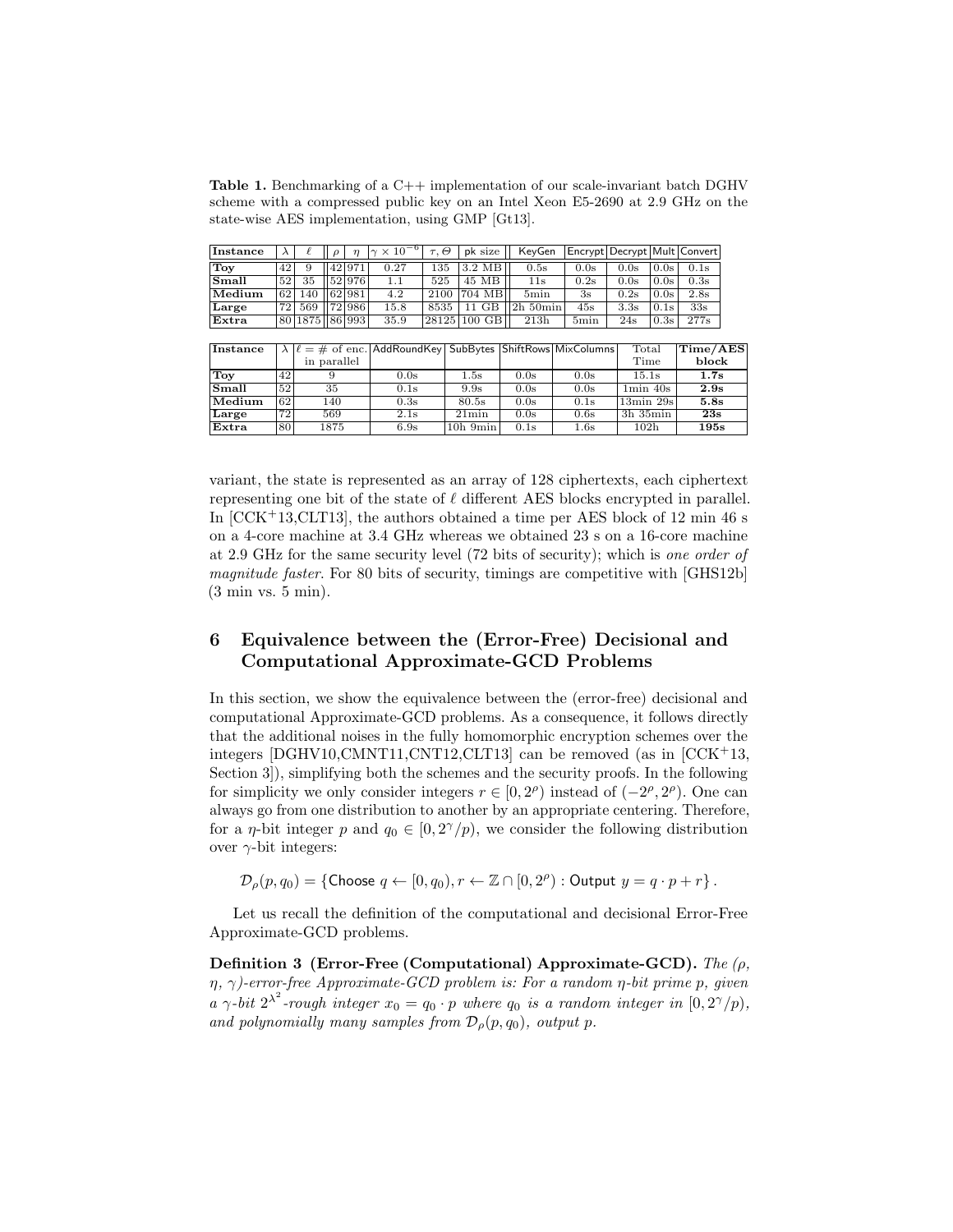Algorithm 1 Learn-LSB $(z, pk)$ 

**Input:**  $z = qp + r \in [0, 2^{\gamma})$  with  $|r| \leq 2^{\rho}$ , and  $x_0 = q_0 \cdot p$ . **Output:** The least significant bit of  $q$ Generate  $x_1, \ldots, x_{\tau} \leftarrow \mathcal{D}_{\rho}(p, q_0)$ for  $j = 1$  to poly( $\lambda/\epsilon$ ) do Choose randomly and uniformly a noise  $r_j \leftarrow [0, 2^{\rho'}),$  a bit  $\delta \leftarrow \{0, 1\}$  and a random subset  $S_j \subset \{1, \ldots, \tau\}$ Set  $y_j = z + \delta + 2r_j + 2\sum_{i \in S_j} x_i \bmod x_0$ Call A to get a prediction of  $(r \mod 2) \oplus \delta: a_j \leftarrow \mathcal{A}(y_j)$ Set  $b_j \leftarrow a_j \oplus$  parity $(z) \oplus \delta$ end for Output the majority vote among the  $b_j$ 's

Definition 4 (Error-Free Decisional Approximate-GCD). The  $(\rho, \eta, \gamma)$ error-free Decisional-Approximate-GCD problem is: For a random  $\eta$ -bit prime p, given a  $\gamma$ -bit  $2^{\lambda^2}$ -rough integer  $x_0 = q_0 \cdot p$  and polynomially many samples from  $\mathcal{D}_{\rho}(p,q_0)$ , determine  $b \in \{0,1\}$  from  $z = x + r \cdot b \mod x_0$  where  $x \leftarrow \mathcal{D}_{\rho}(p,q_0)$ and  $r \leftarrow \mathbb{Z} \cap [0, x_0)$ .

We also consider the following decisional problem.

Definition 5 (Error-Free LSB Approximate-GCD Problem). The  $(\rho, \eta, \eta)$  $\gamma$ )-error-free LSB Approximate-GCD problem is: For a random  $\eta$ -bit prime p, given a  $\gamma$ -bit  $2^{\lambda^2}$ -rough integer  $x_0 = q_0 \cdot p$  and polynomially many samples from  $\mathcal{D}_{\rho}(p,q_0)$ , determine  $b \in \{0,1\}$  from  $z = q \cdot p + 2r + b \cdot c$  where  $q \leftarrow [0,q_0)$ ,  $r \leftarrow \mathbb{Z} \cap [0, 2^{\rho-1})$  and  $c \leftarrow \{0, 1\}.$ 

One can show that the problems from Definitions 3 and 5 are equivalent. Indeed, we can construct a high-accuracy LSB predictor subroutine (cf. Algorithm 1 below) using an adversary A having a non-negligible advantage  $\epsilon$ against the  $(\rho', \eta, \gamma)$ -Error-Free LSB Approximate-GCD problem (with  $\rho'$ )  $\log_2(\tau+1) + \rho + \lambda$ <sup>6</sup>, and by using it in Step 2 of the security proof of [DGHV10], we automatically get the equivalence.

Let us show that Definitions 4 and 5 are equivalent. We consider the sequence of distributions for  $\rho \leqslant i \leqslant \eta + \lambda$ :

$$
\mathcal{D}'_{\rho}(p,q_0,i) = \left\{ \begin{array}{l} \text{Choose } q \leftarrow [0,q_0), r \leftarrow \mathbb{Z} \cap [0,2^i) : \\ \text{Output } y = q \cdot p + 2^{\lambda + \eta - i} \cdot r \bmod x_0 \end{array} \right\}
$$

.

Note that in the distribution  $\mathcal{D}'_p(p,q_0,i)$  above the size of the random r is *i*-bit instead of  $\rho$ -bit. For  $i = \rho$ , the distribution of y is the same as the distribution  $\mathcal{D}_{\rho}(p,q_0)$ , up to a factor  $2^{\lambda+\eta-\rho}$  modulo  $x_0$ . One can show that for  $i=$  $\eta + \lambda$ , the distribution  $\mathcal{D}'_{\rho}(p, q_0, i)$  is  $2^{-\lambda}$ -statistically close to uniform modulo  $x_0$ . Therefore by a standard hybrid argument, if a distinguisher solves the Error-Free

 $6$  The additional noise is use to drawn the noise due to the public key elements and z.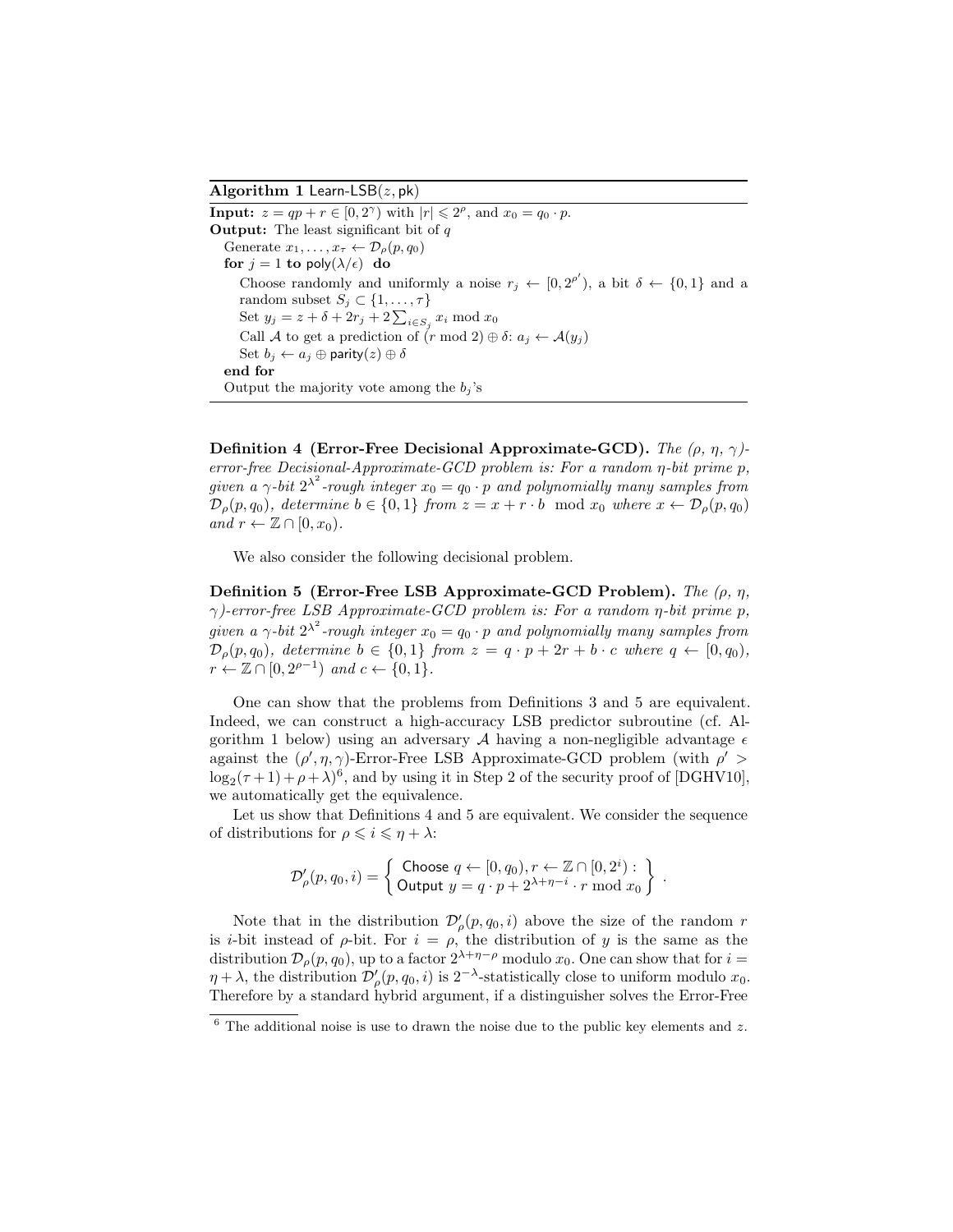Decisional-Approximate-GCD problem with some non-negligible advantage, then he must be able to distinguish between two successive distributions  $\mathcal{D}'_{\rho}(p, q_0, i)$ and  $\mathcal{D}'_{\rho}(p, q_0, i+1)$  for some *i*.

Let us consider the challenge from the Error-Free LSB Approximate-GCD problem:

$$
z = q \cdot p + 2r + b \cdot c
$$

where  $r \leftarrow \mathbb{Z} \cap [0, 2^{\rho-1})$  and  $c \leftarrow \{0, 1\}$ . We let:

$$
y = 2^{\lambda + \eta - i - 1} \cdot (2^{\rho} \cdot u + z) \bmod x_0
$$

where  $u \leftarrow \mathbb{Z} \cap [0, 2^{i+1-\rho})$ . This gives:

$$
y = q' \cdot p + 2^{\lambda + \eta - i - 1} \cdot (2^{\rho} \cdot u + 2r + b \cdot c) \mod x_0
$$
  
= q' \cdot p + 2^{\lambda + \eta - i - 1} \cdot (2r' + b \cdot c)

for some  $q' \in \mathbb{Z}$ , where  $r' \leftarrow \mathbb{Z} \cap [0, 2^i)$ .

If  $b = 0$  then we get  $y = q' \cdot p + 2^{\lambda + \eta - i} \cdot r'$  which corresponds to the distribution  $\mathcal{D}'_p(p,q_0,i)$ . If  $b=1$  then we get  $y=q'\cdot p+2^{\lambda+\eta-i-1}\cdot r''$  where  $r''\leftarrow \mathbb{Z}\cap[0,2^{i+1}),$ which corresponds to the distribution  $\mathcal{D}'_p(p,q_0,i+1)$ . Therefore we can use the previous distinguisher to solve the Error-Free LSB Approximate-GCD problem.

## References

- [BGV12] Zvika Brakerski, Craig Gentry, and Vinod Vaikuntanathan. (Leveled) fully homomorphic encryption without bootstrapping. In Shafi Goldwasser, editor, ITCS 2012, pages 309–325. ACM, 2012.
- [Bra12] Zvika Brakerski. Fully homomorphic encryption without modulus switching from classical GapSVP. In Reihaneh Safavi-Naini and Ran Canetti, editors, CRYPTO 2012, volume 7417 of Lecture Notes in Computer Science, pages 868–886. Springer, 2012.
- [BV11a] Zvika Brakerski and Vinod Vaikuntanathan. Efficient fully homomorphic encryption from (standard) LWE. In FOCS 2011, pages 97-106. IEEE Computer Society, 2011.
- [BV11b] Zvika Brakerski and Vinod Vaikuntanathan. Fully homomorphic encryption from Ring-LWE and security for key dependent messages. In Phillip Rogaway, editor, CRYPTO 2011, volume 6841 of Lecture Notes in Computer Science, pages 505–524. Springer, 2011.
- [CCK<sup>+</sup>13] Jung Hee Cheon, Jean-Sébastien Coron, Jinsu Kim, Moon Sung Lee, Tancrède Lepoint, Mehdi Tibouchi, and Aaram Yun. Batch fully homomorphic encryption over the integers. In Thomas Johansson and Phong Q. Nguyen, editors, EUROCRYPT 2013, volume 7881 of Lecture Notes in Computer Science, pages 315–335. Springer, 2013.
- [CH12] Henry Cohn and Nadia Heninger. Approximate common divisors via lattices. In ANTS X, 2012.
- [CLT13] Jean-Sébastien Coron, Tancrède Lepoint, and Mehdi Tibouchi. Batch fully homomorphic encryption over the integers. Cryptology ePrint Archive, Report 2013/036, 2013. http://eprint.iacr.org/.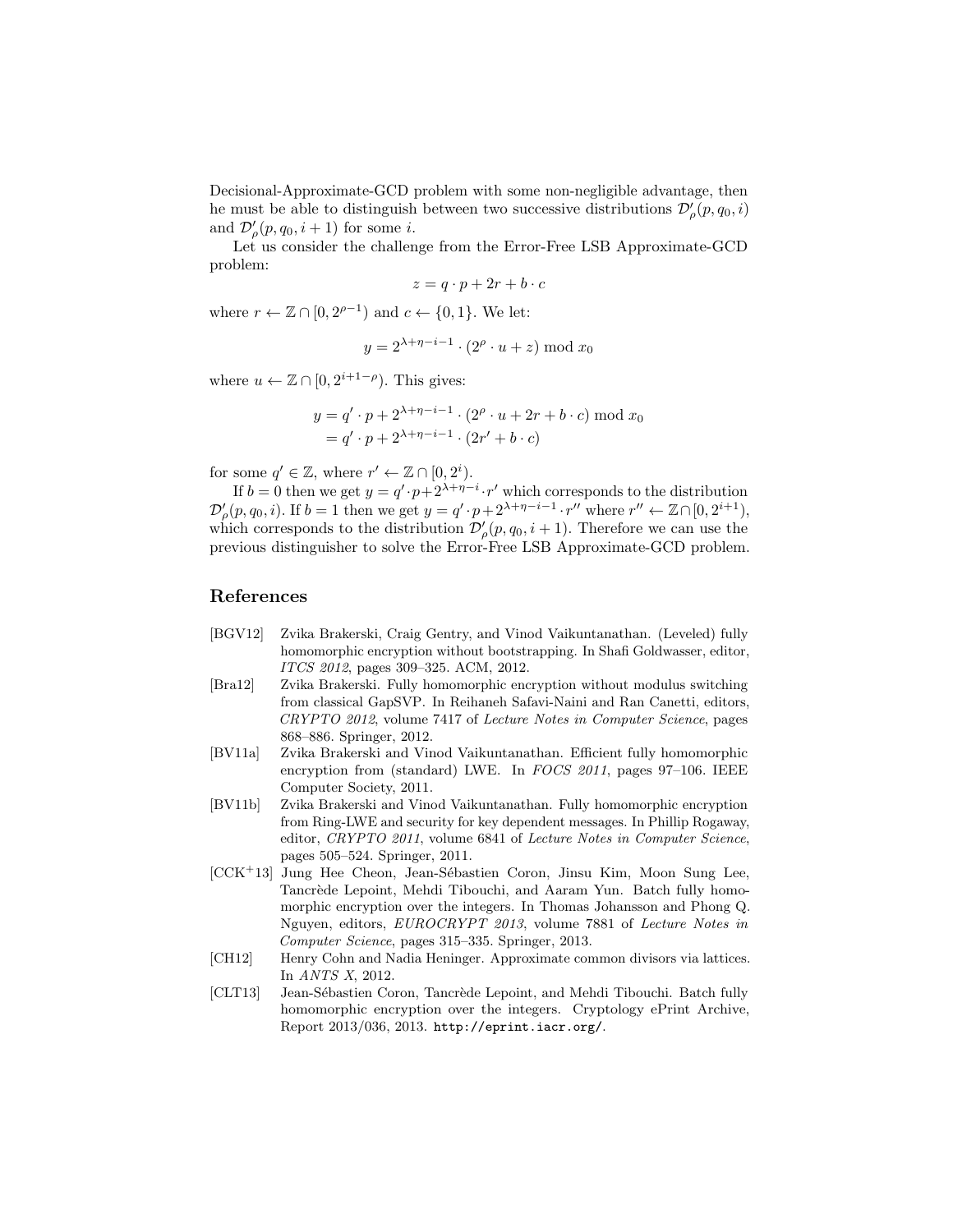- [CLT14] Jean-Sébastien Coron, Tancrède Lepoint, and Mehdi Tibouchi. Scaleinvariant fully homomorphic encryption over the integers. Full version of this paper. Cryptology ePrint Archive, Report 2014/032, 2014. http: //eprint.iacr.org/.
- [CMNT11] Jean-Sébastien Coron, Avradip Mandal, David Naccache, and Mehdi Tibouchi. Fully homomorphic encryption over the integers with shorter public keys. In Phillip Rogaway, editor, CRYPTO 2011, volume 6841 of Lecture Notes in Computer Science, pages 487–504. Springer, 2011.
- [CN12] Yuanmi Chen and Phong Nguyen. Faster algorithms for approximate common divisors: Breaking fully-homomorphic-encryption challenges over the integers. In David Pointcheval and Thomas Johansson, editors, EURO-CRYPT 2012, volume 7237 of Lecture Notes in Computer Science, pages 502–519. Springer, 2012.
- [CNT12] Jean-Sébastien Coron, David Naccache, and Mehdi Tibouchi. Public key compression and modulus switching for fully homomorphic encryption over the integers. In David Pointcheval and Thomas Johansson, editors, EURO-CRYPT 2012, volume 7237 of Lecture Notes in Computer Science, pages 446–464. Springer, 2012.
- [DGHV10] Marten van Dijk, Craig Gentry, Shai Halevi, and Vinod Vaikuntanathan. Fully homomorphic encryption over the integers. In Henri Gilbert, editor, EUROCRYPT 2010, volume 6110 of Lecture Notes in Computer Science, pages 24–43. Springer, 2010.
- [Gen09] Craig Gentry. Fully homomorphic encryption using ideal lattices. In Michael Mitzenmacher, editor, STOC, pages 169–178. ACM, 2009.
- [GH11] Craig Gentry and Shai Halevi. Implementing Gentry's fully-homomorphic encryption scheme. In Kenneth Paterson, editor, EUROCRYPT 2011, volume 6632 of Lecture Notes in Computer Science, pages 129–148. Springer, 2011.
- [GHS12a] Craig Gentry, Shai Halevi, and Nigel P. Smart. Fully homomorphic encryption with polylog overhead. In David Pointcheval and Thomas Johansson, editors, EUROCRYPT 2012, volume 7237 of Lecture Notes in Computer Science, pages 465–482. Springer, 2012.
- [GHS12b] Craig Gentry, Shai Halevi, and Nigel P. Smart. Homomorphic evaluation of the AES circuit. In Reihaneh Safavi-Naini and Ran Canetti, editors, CRYPTO 2012, volume 7417 of Lecture Notes in Computer Science, pages 850–867. Springer, 2012.
- [Gt13] Torbjörn Granlund and the GMP development team. GNU MP: The GNU Multiple Precision Arithmetic Library, 5.1.3 edition, 2013. http: //gmplib.org/.
- [HILL99] Johan Håstad, Russel Impagliazzo, Leonid A. Levin, and Michael Luby. A pseudorandom generator from any one-way function. SIAM Journal on Computing, 28:12–24, 1999.
- [KLYC13] Jinsu Kim, Moon Sung Lee, Aaram Yun, and Jung Hee Cheon. CRT-based fully homomorphic encryption over the integers. Cryptology ePrint Archive, Report 2013/057, 2013. http://eprint.iacr.org/.
- [Reg05] Oded Regev. On lattices, learning with errors, random linear codes, and cryptography. In Harold N. Gabow and Ronald Fagin, editors, STOC 2005, pages 84–93. ACM, 2005.
- [SV10] Nigel P. Smart and Frederik Vercauteren. Fully homomorphic encryption with relatively small key and ciphertext sizes. In Phong Nguyen and David